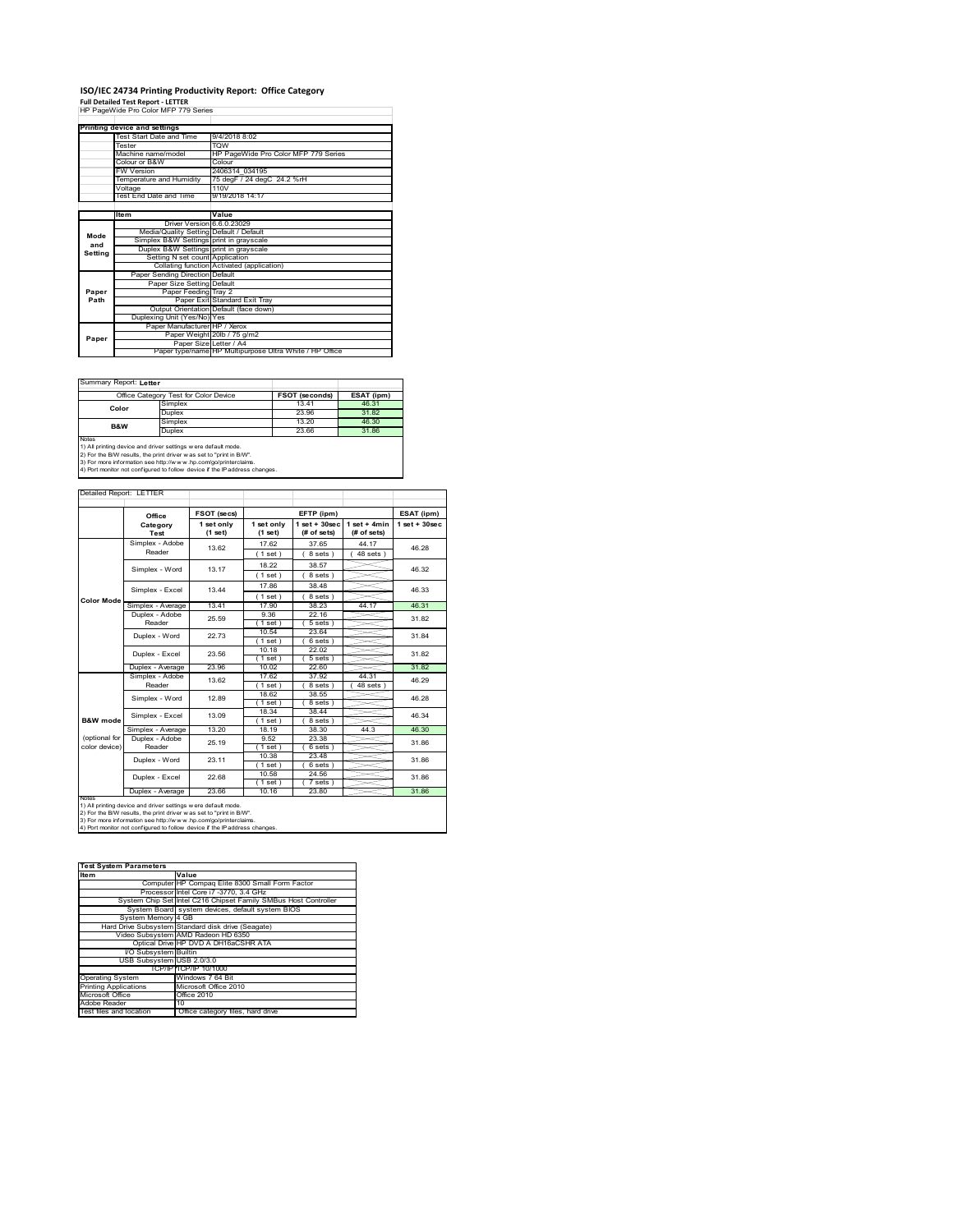## **ISO/IEC 24734 Printing Productivity Report: Office Category**

**Full Detailed Test Report ‐ A4** HP PageWide Pro Color MFP 779 Series

| HP PageWide Pro Color MFP 779 Series |                                         |                                                         |  |  |
|--------------------------------------|-----------------------------------------|---------------------------------------------------------|--|--|
|                                      |                                         |                                                         |  |  |
|                                      | Printing device and settings            |                                                         |  |  |
|                                      | Test Start Date and Time                | 9/4/2018 8:02                                           |  |  |
|                                      | Tester                                  | <b>TOW</b>                                              |  |  |
|                                      | Machine name/model                      | HP PageWide Pro Color MFP 779 Series                    |  |  |
|                                      | Colour or B&W                           | Colour                                                  |  |  |
|                                      | <b>FW Version</b>                       | 2406314 034195                                          |  |  |
|                                      | Temperature and Humidity                | 75 degF / 24 degC 24.2 %rH                              |  |  |
|                                      | Voltage                                 | 110V                                                    |  |  |
|                                      | Test End Date and Time                  | 9/19/2018 14:17                                         |  |  |
|                                      |                                         |                                                         |  |  |
|                                      | <b>Item</b>                             | Value                                                   |  |  |
|                                      | Driver Version 6.6.0.23029              |                                                         |  |  |
| Mode                                 | Media/Quality Setting Default / Default |                                                         |  |  |
| and                                  | Simplex B&W Settings print in grayscale |                                                         |  |  |
| Setting                              | Duplex B&W Settings print in grayscale  |                                                         |  |  |
|                                      | Setting N set count Application         |                                                         |  |  |
|                                      |                                         | Collating function Activated (application)              |  |  |
|                                      | Paper Sending Direction Default         |                                                         |  |  |
|                                      | Paper Size Setting Default              |                                                         |  |  |
| Paper                                | Paper Feeding Tray 2                    |                                                         |  |  |
| Path                                 |                                         | Paper Exit Standard Exit Tray                           |  |  |
|                                      |                                         | Output Orientation Default (face down)                  |  |  |
|                                      | Duplexing Unit (Yes/No) Yes             |                                                         |  |  |
|                                      | Paper Manufacturer HP / Xerox           |                                                         |  |  |
| Paper                                |                                         | Paper Weight 20lb / 75 g/m2                             |  |  |
|                                      | Paper Size Letter / A4                  |                                                         |  |  |
|                                      |                                         | Paper type/name HP Multipurpose Ultra White / HP Office |  |  |

Summary Report: **A4**

| Office Category Test for Color Device                                                                                                          |         | <b>FSOT (seconds)</b> | ESAT (ipm) |  |  |  |
|------------------------------------------------------------------------------------------------------------------------------------------------|---------|-----------------------|------------|--|--|--|
| Colour                                                                                                                                         | Simplex | 13.13                 | 46.28      |  |  |  |
|                                                                                                                                                | Duplex  | 24.35                 | 31.72      |  |  |  |
| B&W                                                                                                                                            | Simplex | 13.29                 | 46.26      |  |  |  |
|                                                                                                                                                | Duplex  | 23.71                 | 31.85      |  |  |  |
| Notes<br>1) All printing device and driver settings w ere default mode.<br>2) For the B/W results, the print driver was set to "print in B/W". |         |                       |            |  |  |  |

| Detailed Report: A4 |                                               |                         |                       |                                  |                               |                   |
|---------------------|-----------------------------------------------|-------------------------|-----------------------|----------------------------------|-------------------------------|-------------------|
|                     | Office                                        | FSOT (secs)             |                       | EFTP (ipm)                       |                               | ESAT (ipm)        |
|                     | Category<br>Test                              | 1 set only<br>$(1$ set) | 1 set only<br>(1 set) | $1$ set $+30$ sec<br>(# of sets) | $1$ set + 4min<br>(# of sets) | $1$ set $+30$ sec |
|                     | Simplex - Adobe<br>Reader                     | 13.17                   | 18.22                 | 37.50                            | 43.62                         | 46.29             |
|                     | Simplex - Word                                | 1284                    | (1 set)<br>18.69      | 8 sets)<br>38.42                 | $48$ sets $)$                 | 46.32             |
|                     |                                               |                         | (1 set)<br>17.96      | 8 sets)<br>37.96                 |                               |                   |
| Colour<br>Mode      | Simplex - Excel                               | 13.37<br>13.13          | $1$ set $)$<br>18 29  | 8 sets 1<br>37.96                | 43.62                         | 46 25             |
|                     | Simplex - Average<br>Duplex - Adobe<br>Reader | 26 14                   | 9.18<br>1 set)        | 22.08<br>5 sets)                 |                               | 46.28<br>31.82    |
|                     | Duplex - Word                                 | 23.12                   | 10.38<br>$1$ set)     | 23.90<br>6 sets)                 |                               | 31.84             |
|                     | Duplex - Excel                                | 23.77                   | 10.10<br>$1$ set $)$  | 23.16<br>6 sets)                 |                               | 31.50             |
|                     | Duplex - Average                              | 24.4                    | 9.88                  | 23.04                            |                               | 31.72             |
|                     | Simplex - Adobe<br>Reader                     | 13.43                   | 1786<br>1 set)        | 37 61<br>8 sets                  | 44 45<br>48 sets              | 46.30             |
|                     | Simplex - Word                                | 13.20                   | 18.18<br>$'1$ set)    | 37.81<br>8 sets)                 |                               | 46.25             |
| B&W mode            | Simplex - Excel                               | 13.23                   | 18.15<br>(1 set)      | 37.90<br>8 sets)                 |                               | 46.23             |

|                     | Simplex - Adobe                                                            | 13.43 | 17.86       | 37.61  | 44.45   | 46.30 |
|---------------------|----------------------------------------------------------------------------|-------|-------------|--------|---------|-------|
|                     | Reader                                                                     |       | $1$ set $)$ | 8 sets | 48 sets |       |
|                     | Simplex - Word                                                             | 13.20 | 18.18       | 37.81  |         | 46.25 |
|                     |                                                                            |       | $1$ set)    | 8 sets |         |       |
|                     | Simplex - Excel                                                            | 13.23 | 18.15       | 37.90  |         | 46.23 |
| <b>B&amp;W</b> mode |                                                                            |       | $1$ set)    | 8 sets |         |       |
|                     | Simplex - Average                                                          | 13.3  | 18.06       | 37.77  | 44.5    | 46.26 |
| (optional for       | Duplex - Adobe                                                             | 25.39 | 9.44        | 24.34  |         | 31.84 |
| color device)       | Reader                                                                     |       | $1$ set)    | 7 sets |         |       |
|                     | Duplex - Word                                                              | 22.82 | 10.50       | 23.80  |         | 31.86 |
|                     |                                                                            |       | $1$ set $)$ | 6 sets |         |       |
|                     | Duplex - Excel                                                             | 22.92 | 10.46       | 23.76  |         | 31.86 |
|                     |                                                                            |       | $1$ set $)$ | 6 sets |         |       |
|                     | Duplex - Average                                                           | 23.7  | 10.13       | 23.96  |         | 31.85 |
| <b>NOtes</b>        | 1) All printing device and driver settings w ere default mode.             |       |             |        |         |       |
|                     | 2) For the B/W results, the print driver was set to "print in B/W".        |       |             |        |         |       |
|                     | 3) For more information see http://www.hp.com/go/printerclaims.            |       |             |        |         |       |
|                     | 4) Port monitor not configured to follow device if the IP address changes. |       |             |        |         |       |

| <b>Test System Parameters</b> |                                                                 |
|-------------------------------|-----------------------------------------------------------------|
| <b>Item</b>                   | Value                                                           |
|                               | Computer HP Compag Elite 8300 Small Form Factor                 |
|                               | Processor Intel Core i7 -3770, 3.4 GHz                          |
|                               | System Chip Set Intel C216 Chipset Family SMBus Host Controller |
|                               | System Board system devices, default system BIOS                |
| System Memory 4 GB            |                                                                 |
|                               | Hard Drive Subsystem Standard disk drive (Seagate)              |
|                               | Video Subsystem AMD Radeon HD 6350                              |
|                               | Optical Drive HP DVD A DH16aCSHR ATA                            |
| I/O Subsystem Builtin         |                                                                 |
| USB Subsystem USB 2.0/3.0     |                                                                 |
|                               | TCP/IPITCP/IP 10/1000                                           |
| <b>Operating System</b>       | Windows 7 64 Bit                                                |
| <b>Printing Applications</b>  | Microsoft Office 2010                                           |
| Microsoft Office              | Office 2010                                                     |
| Adobe Reader                  | 10                                                              |
| Test files and location       | Office category files, hard drive                               |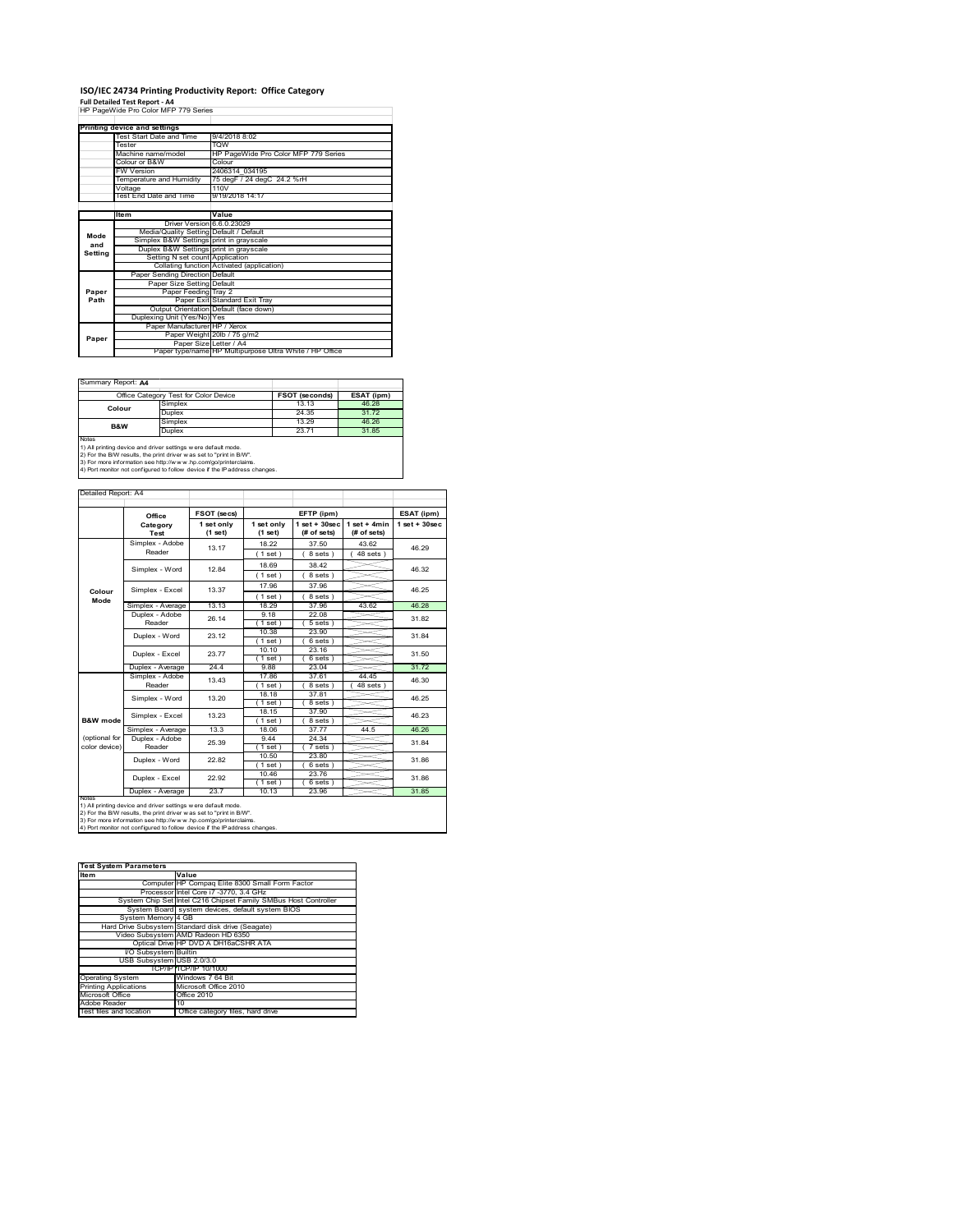### **ISO/IEC 24734 Printing Productivity Report: Office Category**

**Full Detailed Test Report ‐ Tabloid** HP PageWide Pro Color MFP 779 Series

|         | Printing device and settings            |                                                         |  |  |
|---------|-----------------------------------------|---------------------------------------------------------|--|--|
|         | Test Start Date and Time                | 9/4/2018 8:02                                           |  |  |
|         | Tester                                  | <b>TOW</b>                                              |  |  |
|         | Machine name/model                      | HP PageWide Pro Color MFP 779 Series                    |  |  |
|         | Colour or B&W                           | Colour                                                  |  |  |
|         | <b>FW Version</b>                       | 2406314 034195                                          |  |  |
|         | Temperature and Humidity                | 75 degF / 24 degC 24.2 %rH                              |  |  |
|         | Voltage                                 | 110V                                                    |  |  |
|         | Test End Date and Time                  | 9/19/2018 14:17                                         |  |  |
|         |                                         |                                                         |  |  |
|         | Item                                    | Value                                                   |  |  |
|         | Driver Version 6.6.0.23029              |                                                         |  |  |
| Mode    | Media/Quality Setting Default / Default |                                                         |  |  |
| and     | Simplex B&W Settings print in grayscale |                                                         |  |  |
| Setting | Duplex B&W Settings print in grayscale  |                                                         |  |  |
|         | Setting N set count Application         |                                                         |  |  |
|         |                                         | Collating function Activated (application)              |  |  |
|         | Paper Sending Direction Default         |                                                         |  |  |
|         | Paper Size Setting Default              |                                                         |  |  |
| Paper   | Paper Feeding Tray 2                    |                                                         |  |  |
| Path    |                                         | Paper Exit Standard Exit Tray                           |  |  |
|         |                                         | Output Orientation Default (face down)                  |  |  |
|         | Duplexing Unit (Yes/No) Yes             |                                                         |  |  |
|         | Paper Manufacturer HP / Xerox           |                                                         |  |  |
| Paper   |                                         | Paper Weight 20lb / 75 g/m2                             |  |  |
|         | Paper Size Letter / A4                  |                                                         |  |  |
|         |                                         | Paper type/name HP Multipurpose Ultra White / HP Office |  |  |

 $\sim$ 

٦

Summary Report: Tabloi

| Office Category Test for Color Device                                                                                                                                                                                                                                                           |                        | <b>FSOT (seconds)</b> | ESAT (ipm) |  |  |
|-------------------------------------------------------------------------------------------------------------------------------------------------------------------------------------------------------------------------------------------------------------------------------------------------|------------------------|-----------------------|------------|--|--|
| Color                                                                                                                                                                                                                                                                                           | Simplex                | 13.41                 | 23.09      |  |  |
|                                                                                                                                                                                                                                                                                                 | Duplex                 | 23.96                 | 11.98      |  |  |
| <b>B&amp;W</b>                                                                                                                                                                                                                                                                                  | Simplex                | 19.72                 | 23.09      |  |  |
|                                                                                                                                                                                                                                                                                                 | <b>Duplex</b><br>28.94 |                       | 11.97      |  |  |
| Notes<br>1) All printing device and driver settings w ere default mode.<br>2) For the B/W results, the print driver was set to "print in B/W".<br>3) For more information see http://www.hp.com/go/printerclaims.<br>4) Port monitor not configured to follow device if the IP address changes. |                        |                       |            |  |  |

Detailed Report: Tabloid

|                                                                                                                                                                                                                                                                                                        | Office            | FSOT (secs)           |                       | EFTP (ipm)                       |                                | ESAT (ipm)         |
|--------------------------------------------------------------------------------------------------------------------------------------------------------------------------------------------------------------------------------------------------------------------------------------------------------|-------------------|-----------------------|-----------------------|----------------------------------|--------------------------------|--------------------|
|                                                                                                                                                                                                                                                                                                        | Category<br>Test  | 1 set only<br>(1 set) | 1 set only<br>(1 set) | $1$ set $+30$ sec<br>(# of sets) | $1 set + 4 min$<br>(# of sets) | $1$ set + $30$ sec |
|                                                                                                                                                                                                                                                                                                        | Simplex - Adobe   | 19.91                 | 12.05                 | 18.50                            | 21.50                          | 23.09              |
|                                                                                                                                                                                                                                                                                                        | Reader            |                       | (1 set)               | 4 sets                           | $26$ sets $)$                  |                    |
|                                                                                                                                                                                                                                                                                                        | Simplex - Word    | 18.66                 | 12.85                 | 18.99                            |                                | 23.09              |
|                                                                                                                                                                                                                                                                                                        |                   |                       | (1 set)               | $4 sets$ )                       |                                |                    |
|                                                                                                                                                                                                                                                                                                        | Simplex - Excel   | 18.62                 | 12.89                 | 18.95                            |                                | 23.09              |
| <b>Color Mode</b>                                                                                                                                                                                                                                                                                      |                   |                       | (1 set)               | 4 sets)                          |                                |                    |
|                                                                                                                                                                                                                                                                                                        | Simplex - Average | 19.07                 | 12.59                 | 18.81                            | 21.50                          | 23.09              |
|                                                                                                                                                                                                                                                                                                        | Duplex - Adobe    | 30.14                 | 7 94                  | 10 22                            |                                | 11.98              |
|                                                                                                                                                                                                                                                                                                        | Reader            |                       | $1$ set)              | 3 sets 1                         |                                |                    |
|                                                                                                                                                                                                                                                                                                        | Duplex - Word     | 28.64                 | 8.38                  | 10.38                            |                                | 11.98              |
|                                                                                                                                                                                                                                                                                                        |                   |                       | 1 set                 | 3 sets                           |                                |                    |
|                                                                                                                                                                                                                                                                                                        | Duplex - Excel    | 28.82                 | 8.32                  | 10.42                            |                                | 11.98              |
|                                                                                                                                                                                                                                                                                                        |                   |                       | $1$ set)              | 3 sets                           |                                |                    |
|                                                                                                                                                                                                                                                                                                        | Duplex - Average  | 29.20                 | 8.21                  | 10.34                            |                                | 11.98              |
|                                                                                                                                                                                                                                                                                                        | Simplex - Adobe   | 19.42                 | 12.36                 | 18.84                            | 21.72                          | 23 10              |
|                                                                                                                                                                                                                                                                                                        | Reader            |                       | (1 set)               | 4 sets                           | 26 sets                        |                    |
|                                                                                                                                                                                                                                                                                                        | Simplex - Word    | 20.09                 | 11.95                 | 19.18                            |                                | 23 10              |
|                                                                                                                                                                                                                                                                                                        |                   |                       | (1 set)               | 4 sets )                         |                                |                    |
|                                                                                                                                                                                                                                                                                                        | Simplex - Excel   | 19.64                 | 12.22                 | 19.16                            |                                | 23.09              |
| B&W mode                                                                                                                                                                                                                                                                                               |                   |                       | (1 set)               | 4 sets 1                         |                                |                    |
|                                                                                                                                                                                                                                                                                                        | Simplex - Average | 19.72                 | 12.17                 | 19.06                            | 21.72                          | 23.09              |
| (optional for                                                                                                                                                                                                                                                                                          | Duplex - Adobe    | 29.37                 | 8.16                  | 10.28                            |                                | 11.96              |
| color device)                                                                                                                                                                                                                                                                                          | Reader            |                       | $1$ set)              | 3 sets 1                         |                                |                    |
|                                                                                                                                                                                                                                                                                                        | Duplex - Word     | 29.57                 | 8.10                  | 10.54                            |                                | 11.98              |
|                                                                                                                                                                                                                                                                                                        |                   |                       | $1$ set)              | 3 sets                           |                                |                    |
|                                                                                                                                                                                                                                                                                                        | Duplex - Excel    | 27.87                 | 8.60                  | 10.46                            |                                | 11.98              |
|                                                                                                                                                                                                                                                                                                        |                   |                       | $1$ set)              | 3 sets)                          |                                |                    |
|                                                                                                                                                                                                                                                                                                        | Duplex - Average  | 28.94                 | 8.28                  | 10.42                            |                                | 11.97              |
| <b>NOtes</b><br>1) All printing device and driver settings w ere default mode.<br>2) For the B/W results, the print driver was set to "print in B/W".<br>3) For more information see http://www.hp.com/go/printerclaims.<br>4) Port monitor not configured to follow device if the IP address changes. |                   |                       |                       |                                  |                                |                    |

| <b>Test System Parameters</b> |                                                                 |
|-------------------------------|-----------------------------------------------------------------|
| <b>Item</b>                   | Value                                                           |
|                               | Computer HP Compag Elite 8300 Small Form Factor                 |
|                               | Processor Intel Core i7 -3770, 3.4 GHz                          |
|                               | System Chip Set Intel C216 Chipset Family SMBus Host Controller |
|                               | System Board system devices, default system BIOS                |
| System Memory 4 GB            |                                                                 |
|                               | Hard Drive Subsystem Standard disk drive (Seagate)              |
|                               | Video Subsystem AMD Radeon HD 6350                              |
|                               | Optical Drive HP DVD A DH16aCSHR ATA                            |
| <b>VO Subsystem Builtin</b>   |                                                                 |
| USB Subsystem USB 2.0/3.0     |                                                                 |
|                               | TCP/IPITCP/IP 10/1000                                           |
| <b>Operating System</b>       | Windows 7 64 Bit                                                |
| <b>Printing Applications</b>  | Microsoft Office 2010                                           |
| Microsoft Office              | Office 2010                                                     |
| Adobe Reader                  | 10                                                              |
| Test files and location       | Office category files, hard drive                               |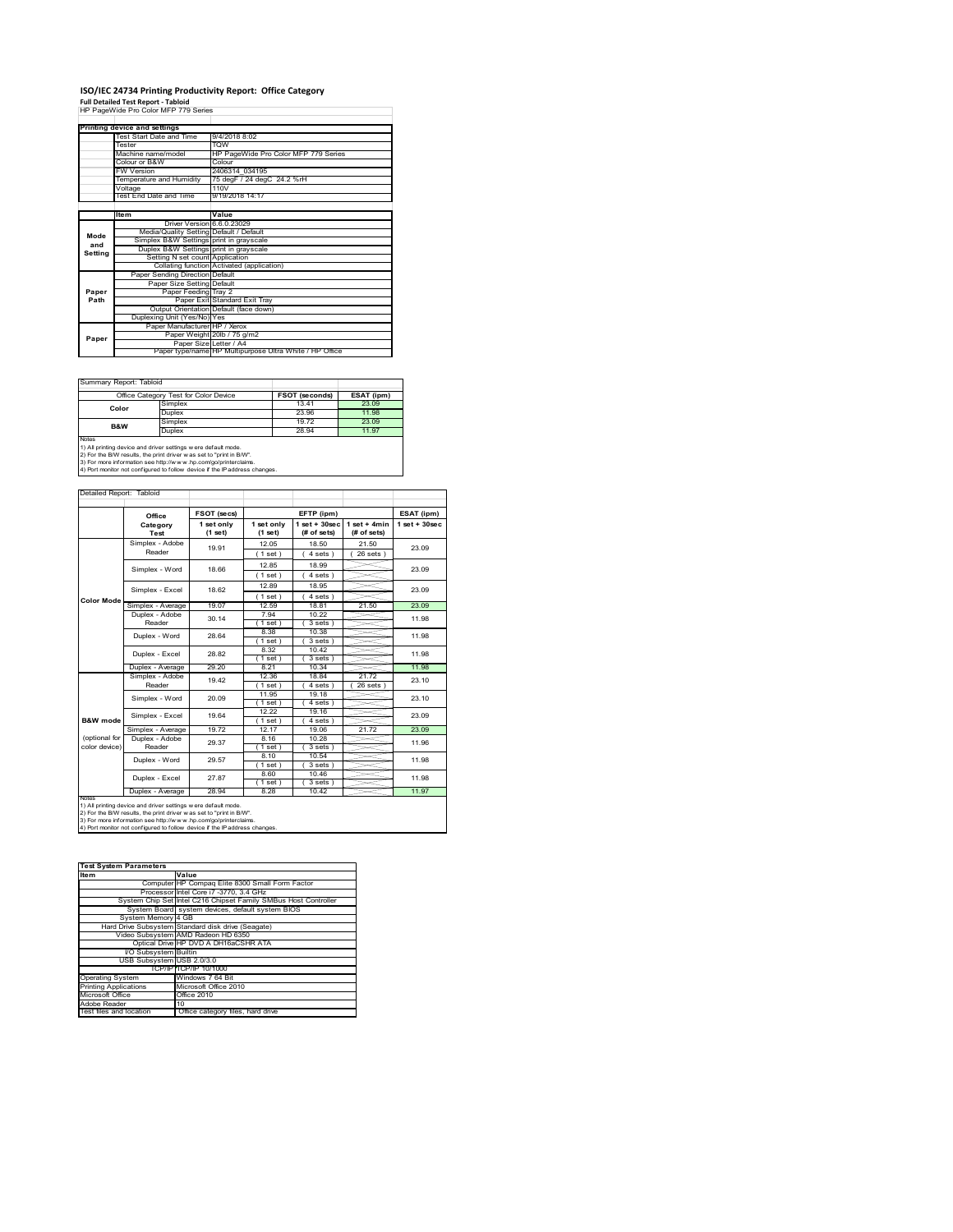## **ISO/IEC 24734 Printing Productivity Report: Office Category**

**Full Detailed Test Report ‐ A3** HP PageWide Pro Color MFP 779 Series

|         | Printing device and settings            |                                                         |
|---------|-----------------------------------------|---------------------------------------------------------|
|         | Test Start Date and Time                | 9/4/2018 8:02                                           |
|         | Tester                                  | <b>TOW</b>                                              |
|         | Machine name/model                      | HP PageWide Pro Color MFP 779 Series                    |
|         | Colour or B&W                           | Colour                                                  |
|         | <b>FW Version</b>                       | 2406314 034195                                          |
|         | Temperature and Humidity                | 75 degF / 24 degC 24.2 %rH                              |
|         | Voltage                                 | 110V                                                    |
|         | Test End Date and Time                  | 9/19/2018 14:17                                         |
|         |                                         |                                                         |
|         | ltem                                    | Value                                                   |
|         | Driver Version 6.6.0.23029              |                                                         |
| Mode    | Media/Quality Setting Default / Default |                                                         |
| and     | Simplex B&W Settings print in grayscale |                                                         |
| Setting | Duplex B&W Settings print in grayscale  |                                                         |
|         | Setting N set count Application         |                                                         |
|         |                                         | Collating function Activated (application)              |
|         | Paper Sending Direction Default         |                                                         |
|         | Paper Size Setting Default              |                                                         |
| Paper   | Paper Feeding Tray 2                    |                                                         |
| Path    |                                         | Paper Exit Standard Exit Tray                           |
|         |                                         | Output Orientation Default (face down)                  |
|         | Duplexing Unit (Yes/No) Yes             |                                                         |
|         | Paper Manufacturer HP / Xerox           |                                                         |
|         |                                         | Paper Weight 20lb / 75 g/m2                             |
| Paper   | Paper Size Letter / A4                  |                                                         |
|         |                                         | Paper type/name HP Multipurpose Ultra White / HP Office |

 $\overline{\phantom{a}}$ 

Summary Report: A3

|              | Office Category Test for Color Device                                                                                                 | <b>FSOT (seconds)</b> | ESAT (ipm) |
|--------------|---------------------------------------------------------------------------------------------------------------------------------------|-----------------------|------------|
| Color        | Simplex                                                                                                                               | 1341                  | 23.09      |
|              | Duplex                                                                                                                                | 23.96                 | 11.98      |
| B&W          | Simplex                                                                                                                               | 19.10                 | 23.09      |
|              | Duplex                                                                                                                                | 2874                  | 11.98      |
| <b>Notes</b> | 1) All printing device and driver settings w ere default mode.<br>2) For the B/W results, the print driver was set to "print in B/W". |                       |            |

2) For the B/W results, the print driver w as set to "print in B/W".<br>3) For more information see http://w w w .hp.com/go/printerclaims.<br>4) Port monitor not configured to follow device if the IP address changes.

| Detailed Report: A3            |                           |                       |                       |                                   |                               |                    |
|--------------------------------|---------------------------|-----------------------|-----------------------|-----------------------------------|-------------------------------|--------------------|
|                                |                           |                       |                       |                                   |                               |                    |
|                                | Office                    | FSOT (secs)           |                       | EFTP (ipm)                        |                               | ESAT (ipm)         |
|                                | Category<br>Test          | 1 set only<br>(1 set) | 1 set only<br>(1 set) | $1$ set + $30$ sec<br>(# of sets) | $1$ set + 4min<br>(# of sets) | $1$ set + $30$ sec |
|                                | Simplex - Adobe<br>Reader | 20.29                 | 11.82<br>(1 set)      | 18.63<br>$4 sets$ )               | 21.96<br>$25$ sets $)$        | 23.09              |
|                                | Simplex - Word            | 19 44                 | 12.35<br>(1 set)      | 19 14<br>4 sets)                  |                               | 23.09              |
|                                | Simplex - Excel           | 19.69                 | 12 18<br>(1 set)      | 19 14<br>4 sets)                  |                               | 23.09              |
| <b>Color Mode</b>              | Simplex - Average         | 19.81                 | 12.11                 | 18.97                             | 21.96                         | 23.09              |
|                                | Duplex - Adobe<br>Reader  | 29.79                 | 8.04<br>1 set         | 10 20<br>$3 sets$ )               |                               | 11.98              |
|                                | Duplex - Word             | 29 13                 | 8.22<br>1 set         | 10 34<br>3 sets)                  |                               | 11.98              |
|                                | Duplex - Excel            | 28.98                 | 8.28<br>$1$ set $)$   | 10.42<br>$3 sets$ )               |                               | 11.98              |
|                                | Duplex - Average          | 29.30                 | 8.18                  | 10.32                             |                               | 11.98              |
|                                | Simplex - Adobe<br>Reader | 19.91                 | 12.06<br>(1 set)      | 1871<br>4 sets)                   | 22.02<br>25 sets              | 23.09              |
|                                | Simplex - Word            | 18.69                 | 1284<br>$'1$ set)     | 19.31<br>4 sets)                  |                               | 23.09              |
| <b>B&amp;W</b> mode            | Simplex - Excel           | 18.69                 | 1284<br>(1 set)       | 19.15<br>4 sets)                  |                               | 23.09              |
|                                | Simplex - Average         | 19.10                 | 12.58                 | 19.05                             | 22.02                         | 23.09              |
| (optional for<br>color device) | Duplex - Adobe<br>Reader  | 29.50                 | 8.12<br>(1 set)       | 10.24<br>3 sets)                  |                               | 11.98              |
|                                | Duplex - Word             | 28.85                 | 8.30<br>$1$ set)      | 10.50<br>3 sets)                  |                               | 11.98              |
|                                | Duplex - Excel            | 27.87                 | 8.60<br>$1$ set)      | 10.54<br>$3 sets$ )               |                               | 11.98              |
|                                | Duplex - Average          | 28.74                 | 8.34                  | 10.42                             |                               | 11.98              |
| <b>NOtes</b>                   |                           |                       |                       |                                   |                               |                    |

notes<br>1) All printing device and driver settings were default mode.<br>2) For the B/W results, the print driver was set to "print in B/W".<br>3) For more information see http://www.hp.com/go/printerclaims.<br>4) Por monitor not con

| <b>Test System Parameters</b> |                                                                 |
|-------------------------------|-----------------------------------------------------------------|
| <b>Item</b>                   | Value                                                           |
|                               | Computer HP Compag Elite 8300 Small Form Factor                 |
|                               | Processor Intel Core i7 -3770, 3.4 GHz                          |
|                               | System Chip Set Intel C216 Chipset Family SMBus Host Controller |
|                               | System Board system devices, default system BIOS                |
| System Memory 4 GB            |                                                                 |
|                               | Hard Drive Subsystem Standard disk drive (Seagate)              |
|                               | Video Subsystem AMD Radeon HD 6350                              |
|                               | Optical Drive HP DVD A DH16aCSHR ATA                            |
| I/O Subsystem Builtin         |                                                                 |
| USB Subsystem USB 2.0/3.0     |                                                                 |
|                               | TCP/IP TCP/IP 10/1000                                           |
| <b>Operating System</b>       | Windows 7 64 Bit                                                |
| <b>Printing Applications</b>  | Microsoft Office 2010                                           |
| Microsoft Office              | Office 2010                                                     |
| Adobe Reader                  | 10                                                              |
| Test files and location       | Office category files, hard drive                               |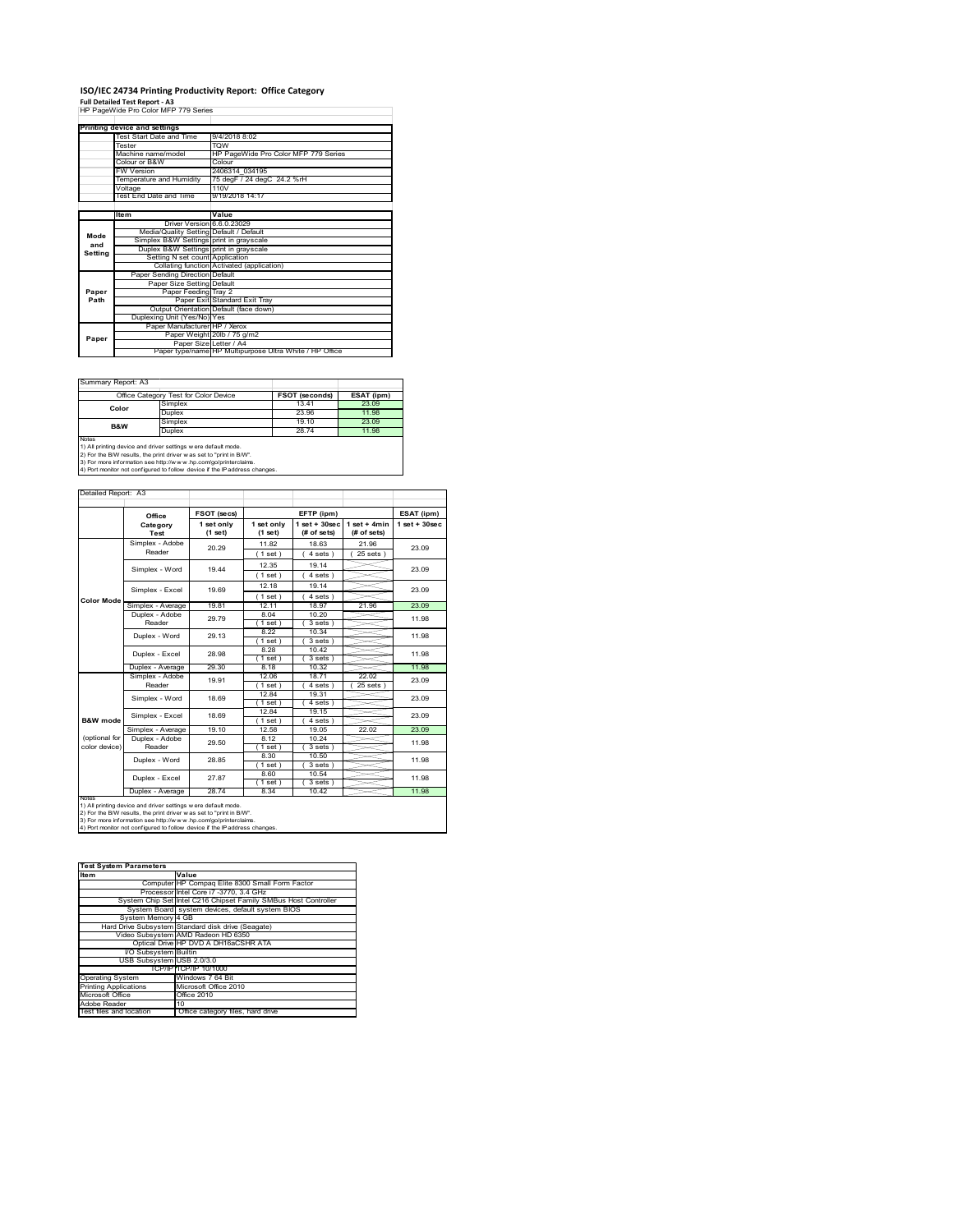# **ISO/IEC 24734 Printing Productivity Report: Office Category Feature Performance Full Report ‐ Office Feature Performance Test** HP PageWide Pro Color MFP 779 Series

|         | . catule reflormance run Report - Office reature reflormance rest<br>HP PageWide Pro Color MFP 779 Series |                                                         |
|---------|-----------------------------------------------------------------------------------------------------------|---------------------------------------------------------|
|         |                                                                                                           |                                                         |
|         | Printing device and settings                                                                              |                                                         |
|         | Test Start Date and Time                                                                                  | 9/4/2018 8:02                                           |
|         | Tester                                                                                                    | <b>TOW</b>                                              |
|         | Machine name/model                                                                                        | HP PageWide Pro Color MFP 779 Series                    |
|         | Colour or B&W                                                                                             | Colour                                                  |
|         | <b>FW Version</b>                                                                                         | 2406314 034195                                          |
|         | Temperature and Humidity                                                                                  | 75 degF / 24 degC 24.2 %rH                              |
|         | Voltage                                                                                                   | 110V                                                    |
|         | Test End Date and Time                                                                                    | 9/19/2018 14:17                                         |
|         |                                                                                                           |                                                         |
|         | <b>Item</b>                                                                                               | Value                                                   |
|         | Driver Version 6.6.0.23029                                                                                |                                                         |
| Mode    | Media/Quality Setting Default / Default                                                                   |                                                         |
| and     | Simplex B&W Settings print in grayscale                                                                   |                                                         |
| Setting | Duplex B&W Settings print in grayscale                                                                    |                                                         |
|         | Setting N set count Application                                                                           |                                                         |
|         |                                                                                                           | Collating function Activated (application)              |
|         | Paper Sending Direction Default                                                                           |                                                         |
|         | Paper Size Setting Default                                                                                |                                                         |
| Paper   | Paper Feeding Tray 2                                                                                      |                                                         |
| Path    |                                                                                                           | Paper Exit Standard Exit Tray                           |
|         |                                                                                                           | Output Orientation Default (face down)                  |
|         | Duplexing Unit (Yes/No) Yes                                                                               |                                                         |
|         | Paper Manufacturer HP / Xerox                                                                             |                                                         |
| Paper   |                                                                                                           | Paper Weight 20lb / 75 g/m2                             |
|         | Paper Size Letter / A4                                                                                    | Paper type/name HP Multipurpose Ultra White / HP Office |
|         |                                                                                                           |                                                         |

| <b>ISO Print Productivity Report: Feature Performance Test Summary</b>                                                                                                                                                                                                                      |               |                                      |                                      |
|---------------------------------------------------------------------------------------------------------------------------------------------------------------------------------------------------------------------------------------------------------------------------------------------|---------------|--------------------------------------|--------------------------------------|
| <b>Printing Modes</b>                                                                                                                                                                                                                                                                       |               |                                      | <b>Feature Performance Ratio</b>     |
| (Feature Adobe Reader - Office test file)                                                                                                                                                                                                                                                   |               | FSOT (base)<br><b>FSOT (feature)</b> | <b>ESAT (feature)</b><br>ESAT (base) |
| A5. Landscape Feed. Simplex. Colour                                                                                                                                                                                                                                                         | Simplex       | 103%                                 | 98%                                  |
| A5, Portrait Feed, Simplex, Colour                                                                                                                                                                                                                                                          | Simplex       |                                      |                                      |
| Legal, Simplex, Colour                                                                                                                                                                                                                                                                      | Simplex       | 82%                                  | 67%                                  |
| Legal, Duplex, Colour                                                                                                                                                                                                                                                                       | <b>Duplex</b> | 52%                                  | 61%                                  |
| A4, 1200 dpi, Simplex, Colour                                                                                                                                                                                                                                                               | Simplex       |                                      |                                      |
| Letter, 1200 dpi, Simplex, Colour                                                                                                                                                                                                                                                           | Simplex       |                                      |                                      |
| A4. General Office. Simplex. Colour                                                                                                                                                                                                                                                         | Simplex       | 134%                                 | 142%                                 |
| Letter, General Office, Simplex, Colour                                                                                                                                                                                                                                                     | Simplex       | 126%                                 | 142%                                 |
| A5. Landscape Feed. Simplex. B/W                                                                                                                                                                                                                                                            | Simplex       | 102%                                 | 99%                                  |
| A5, Portrait Feed, Simplex, B/W                                                                                                                                                                                                                                                             | Simplex       |                                      |                                      |
| Legal, Simplex, B/W                                                                                                                                                                                                                                                                         | Simplex       | 79%                                  | 67%                                  |
| Legal, Duplex, B/W                                                                                                                                                                                                                                                                          | <b>Duplex</b> | 50%                                  | 61%                                  |
| A4, 1200 dpi, Simplex, B/W                                                                                                                                                                                                                                                                  | Simplex       |                                      |                                      |
| Letter, 1200 dpi, Simplex, B/W                                                                                                                                                                                                                                                              | Simplex       |                                      |                                      |
| A4. General Office. Simplex. B/W                                                                                                                                                                                                                                                            | Simplex       | 123%                                 | 142%                                 |
| Letter, General Office, Simplex, B/W                                                                                                                                                                                                                                                        | Simplex       | 134%                                 | 142%                                 |
| Notes<br>1) All printing device and driver settings w ere default mode.<br>2) Test conducted with 8-paper Office Feature Performance file.<br>3) For more information see http://www.hp.com/go/printerclaims.<br>4) Port monitor not configured to follow device if the IP address changes. |               |                                      |                                      |

| <b>Printing Modes</b>                               | <b>Base Printing Mode</b> |                            | <b>Feature Performance</b>  |                                  |                                         |                                      |
|-----------------------------------------------------|---------------------------|----------------------------|-----------------------------|----------------------------------|-----------------------------------------|--------------------------------------|
| Feature Adobe Reader - Office<br>test file (8-page) | <b>FSOT</b><br>Base       | <b>ESAT</b><br><b>Base</b> | 1 set<br><b>FSOT (secs)</b> | $1$ set $+30$ sec.<br>ESAT (ipm) | FSOT (base)<br><b>FSOT</b><br>(feature) | <b>ESAT (feature)</b><br>ESAT (base) |
| A5. Landscape Feed. Simplex. Colour                 | 19 1                      | 46.29                      | 18.55                       | 456                              | 103%                                    | 98%                                  |
| A5, Portrait Feed, Simplex, Colour                  | 19 1                      | 46.29                      |                             |                                  |                                         |                                      |
| Legal, Simplex, Colour                              | 19.86                     | 46.31                      | 24 41                       | 314                              | 82%                                     | 67%                                  |
| Legal, Duplex, Colour                               | 19.86                     | 46.31                      | 38.75                       | 28.4                             | 52%                                     | 61%                                  |
| A4, 1200 dpi, Simplex, Colour                       | 19 1                      | 46.29                      |                             |                                  |                                         |                                      |
| Letter, 1200 dpi, Simplex, Colour                   | 19.86                     | 46.31                      |                             |                                  |                                         |                                      |
| A4. General Office. Simplex. Colour                 | 19 1                      | 46.29                      | 14 31                       | 65.9                             | 134%                                    | 142%                                 |
| Letter, General Office, Simplex, Colour             | 19.86                     | 46.31                      | 1577                        | 66.1                             | 126%                                    | 142%                                 |
| A5. Landscape Feed. Simplex. B/W                    | 18.85                     | 46.31                      | 18.5                        | 46.2                             | 102%                                    | 99%                                  |
| A5. Portrait Feed. Simplex. B/W                     | 18.85                     | 46.31                      |                             |                                  |                                         |                                      |
| Legal, Simplex, B/W                                 | 18.85                     | 46.29                      | 24 14                       | 31.4                             | 79%                                     | 67%                                  |
| Legal, Duplex, B/W                                  | 18.85                     | 46.29                      | 37.93                       | 28.5                             | 50%                                     | 61%                                  |
| A4. 1200 dpi. Simplex. B/W                          | 18.85                     | 46.31                      |                             |                                  |                                         |                                      |
| Letter, 1200 dpi, Simplex, B/W                      | 18.85                     | 46.29                      |                             |                                  |                                         |                                      |
| A4, General Office, Simplex, B/W                    | 18.85                     | 46.31                      | 15.38                       | 66.0                             | 123%                                    | 142%                                 |
| Letter, General Office, Simplex, B/W                | 18.85                     | 46.29                      | 14.17                       | 66.0                             | 134%                                    | 142%                                 |

Notes<br>1) All printing device and driver settings were default mode.<br>2) Test conducted with 8-paper Office Feature Performance file<br>3) For more information see http://www.hp.com/go/printerclaims.<br>4) Por monitor not configur

|           | <b>Test System Parameters</b> |                                                                 |
|-----------|-------------------------------|-----------------------------------------------------------------|
|           | lte m                         | Value                                                           |
|           |                               | Computer HP Compaq Elite 8300 Small Form Factor                 |
|           |                               | Processor Intel Core i7 -3770, 3.4 GHz                          |
|           |                               | System Chip Set Intel C216 Chipset Family SMBus Host Controller |
|           |                               | System Board system devices, default system BIOS                |
| Test      | System Memory 4 GB            |                                                                 |
| System    |                               | Hard Drive Subsystem Standard disk drive (Seagate)              |
|           |                               | Video Subsystem AMD Radeon HD 6350                              |
|           |                               | Optical Drive HP DVD A DH16aCSHR ATA                            |
|           | I/O Subsystem Builtin         |                                                                 |
|           | USB Subsystem USB 2.0/3.0     |                                                                 |
| <b>VO</b> |                               | TCP/IPITCP/IP 10/1000                                           |
|           | <b>Operating System</b>       | Windows 7 64 Bit                                                |
|           | <b>Printing Applications</b>  | Microsoft Office 2010                                           |
|           | Software Microsoft Office     | Office 2010                                                     |
|           | Adobe Reader                  | 10                                                              |
|           | Test files and location       | Office category files, hard drive                               |
|           |                               |                                                                 |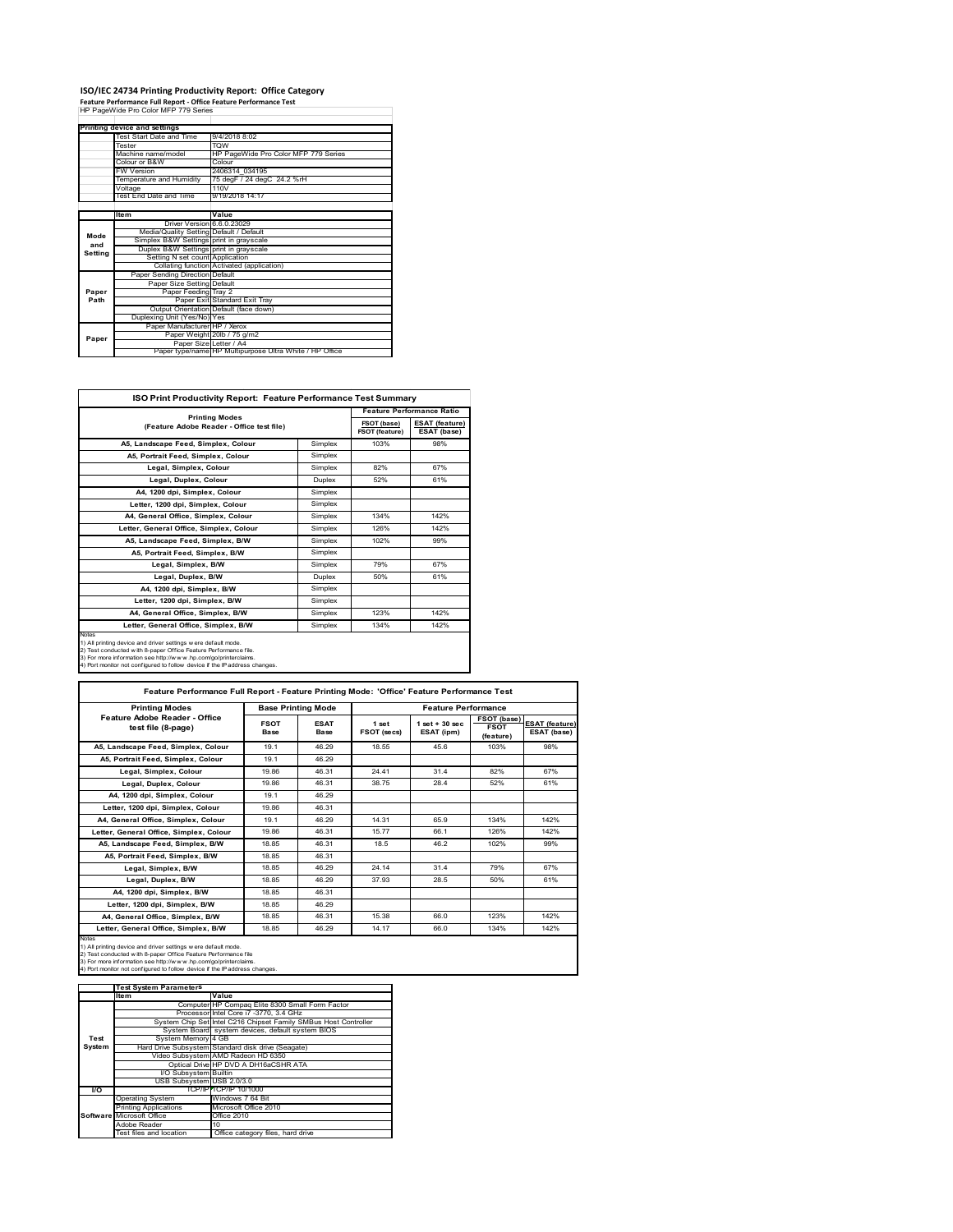#### **ISO/IEC 17629 First Print Out Time Report: Office Category Full Detailed Test Report ‐ LETTER** HP PageWide Pro Color MFP 779 Series h

|            | Printing device and settings |                                      |
|------------|------------------------------|--------------------------------------|
|            | Test Start Date and Time     | 9/4/2018 8:02                        |
|            | Tester                       | <b>TOW</b>                           |
|            | Machine name/model           | HP PageWide Pro Color MFP 779 Series |
|            | Colour or B&W                | Colour                               |
|            | <b>FW Version</b>            | 2406314 034195                       |
|            | Configuration (options)      | Default                              |
|            | Controller                   | unknown                              |
|            | Printing device page count   | Not Specified                        |
|            | Printing supplies page count | Not Specified                        |
|            | Temperature and Humidity     | 75 degF / 24 degC 24.2 %rH           |
|            | Voltage                      | 110V                                 |
|            | Test End Date and Time       | 9/19/2018 14:17                      |
|            |                              |                                      |
|            | <b>Item</b>                  | Value                                |
| Mode       | PDL and driver version       | 6.6.0.23029                          |
| and        | Print Quality mode           | default                              |
| Setting    | <b>B&amp;W</b> settings      | default                              |
|            | Paper feed orientation       | Short Edge                           |
| Paper      | Paper type setting           | default                              |
|            | Paper feeding                | Standard cassette                    |
|            | Paper exit                   | Standard exit tray                   |
| Paper Path | Output orientation           | default (face up or face down)       |

**ISO First Page Out Time Summary Report: Office Category**

| Summary Report: Letter |         |                           |
|------------------------|---------|---------------------------|
|                        |         | FPOT from Ready (seconds) |
| Color                  | Simplex | 7.43                      |
|                        | Duplex  |                           |
| B&W                    | Simplex | 7.39                      |
|                        | Duplex  |                           |
| Notes                  |         |                           |

Notes<br>1) All printing device and driver settings were default mode.<br>2) For the BW results, the print driver was set to "print in BW".<br>3) For more information see http://www.hp.com/golprinterclaims.<br>4) Port montor not confi

|                                |                                                                                                                                                                                                                                                                                                                                                                                                             | ISO First Page Out Time Report: Office Category |                                   |                              |                            |                   |
|--------------------------------|-------------------------------------------------------------------------------------------------------------------------------------------------------------------------------------------------------------------------------------------------------------------------------------------------------------------------------------------------------------------------------------------------------------|-------------------------------------------------|-----------------------------------|------------------------------|----------------------------|-------------------|
| <b>Detailed Report: LETTER</b> |                                                                                                                                                                                                                                                                                                                                                                                                             | Word<br>(seconds)                               | Excel<br>(seconds)                | Adobe<br>Reader<br>(seconds) | Average<br>(seconds)       | <b>Delay Time</b> |
|                                | FPOT from Ready - Simplex                                                                                                                                                                                                                                                                                                                                                                                   | 7.04                                            | 7.71                              | 7.54                         | 7.43                       | 28 Seconds        |
|                                | FPOT from Ready - Duplex                                                                                                                                                                                                                                                                                                                                                                                    |                                                 |                                   |                              |                            |                   |
| <b>Color Mode</b>              | FPOT from Sleep - Simplex                                                                                                                                                                                                                                                                                                                                                                                   |                                                 |                                   | 21.15                        |                            | 76 Minutes        |
|                                | Recovery Time                                                                                                                                                                                                                                                                                                                                                                                               |                                                 |                                   | 13.6                         |                            |                   |
|                                | FPOT from Off - Simplex                                                                                                                                                                                                                                                                                                                                                                                     |                                                 |                                   | 184 85                       |                            |                   |
|                                | Warm-up Time                                                                                                                                                                                                                                                                                                                                                                                                |                                                 |                                   | 177.31                       |                            |                   |
|                                | FPOT from Ready - Simplex                                                                                                                                                                                                                                                                                                                                                                                   | 7.14                                            | 7.57                              | 7.44                         | 7.39                       | 28 Seconds        |
|                                | FPOT from Ready - Duplex                                                                                                                                                                                                                                                                                                                                                                                    |                                                 |                                   |                              |                            |                   |
| <b>B&amp;W Mode</b>            | FPOT from Sleep - Simplex                                                                                                                                                                                                                                                                                                                                                                                   |                                                 |                                   | 24.18                        |                            | 76 Minutes        |
|                                |                                                                                                                                                                                                                                                                                                                                                                                                             |                                                 |                                   |                              |                            |                   |
|                                | Recovery Time                                                                                                                                                                                                                                                                                                                                                                                               |                                                 |                                   | 16.7                         |                            |                   |
|                                | FPOT from Off - Simplex                                                                                                                                                                                                                                                                                                                                                                                     |                                                 |                                   | 190.37                       |                            |                   |
| Notes                          | Warm-up Time                                                                                                                                                                                                                                                                                                                                                                                                |                                                 |                                   | 182.93                       |                            |                   |
| <b>HP Data Table</b>           | 1) All printing device and driver settings w ere default mode.<br>2) For the B/W results, the print driver was set to "print in B/W".<br>3) For more information see http://www.hp.com/go/printerclaims.<br>4) Port monitor not configured to follow device if the IP address changes.<br>5) Page counts w ere collected after completion of the tests.<br>6) Details for FPOT from Sleep are show n below. |                                                 |                                   |                              |                            |                   |
|                                |                                                                                                                                                                                                                                                                                                                                                                                                             |                                                 |                                   |                              |                            |                   |
| <b>Detailed Report: LETTER</b> |                                                                                                                                                                                                                                                                                                                                                                                                             | <b>FPOT Avg</b><br>$($ se $cs)$                 | FPOT (secs)<br><b>Iteration 1</b> | FPOT (secs)<br>Iteration 2   | FPOT (secs)<br>Iteration 3 | Application       |
|                                | FPOT from Sleep                                                                                                                                                                                                                                                                                                                                                                                             | 21.15                                           | 21.35                             | 20.95                        | N/A                        | Adobe Reader      |
| <b>Color Mode</b>              | FPOT from Sleep (15 minutes)<br>HP/Non ISO Test                                                                                                                                                                                                                                                                                                                                                             | 10.55                                           | 10.48                             | 10.62                        | N/A                        | Adobe Reader      |
| <b>B&amp;W Mode</b>            | FPOT from Sleep                                                                                                                                                                                                                                                                                                                                                                                             | 24.18                                           | 23.64                             | 24.71                        | N/A                        | Adobe Reader      |

Notes<br>1) All printing device and driver settings w ere default mode.<br>2) For the B/W results, the print driver w as set to "print in B/W".<br>3 DLP includes detailed iterations as data measurements may vary run to run.

|            | <b>Test System Parameters</b>                         |                                                       |  |  |
|------------|-------------------------------------------------------|-------------------------------------------------------|--|--|
|            | <b>Item</b>                                           | Value                                                 |  |  |
|            | Computer                                              | HP Compaq Elite 8300 Small Form Factor                |  |  |
|            | Processor                                             | Intel Core i7 -3770, 3.4 GHz                          |  |  |
|            | System Chip Set                                       | Intel C216 Chipset Family SMBus Host Controller       |  |  |
|            | System Board                                          | system devices, default system BIOS                   |  |  |
| Test       | <b>System Memory</b>                                  | 4 GB                                                  |  |  |
| System     | Hard Drive Subsystem<br>Standard disk drive (Seagate) |                                                       |  |  |
|            | Video Subsystem                                       | AMD Radeon HD 6350                                    |  |  |
|            | HP DVD A DH16aCSHR ATA<br>Optical Drive               |                                                       |  |  |
|            | I/O Subsystem                                         | <b>Builtin</b>                                        |  |  |
|            | <b>USB Subsystem</b>                                  | USB 2.0/3.0                                           |  |  |
| Printing   |                                                       |                                                       |  |  |
| Device     | TCP/IP                                                | 10/1000                                               |  |  |
| Connection |                                                       |                                                       |  |  |
|            | <b>Operating System</b>                               | Windows 7 Business/Ultimate, 64 bit, Build 7601, SP 1 |  |  |
|            | <b>Printing Applications</b>                          | Microsoft Office 2010 SP2                             |  |  |
| Software   |                                                       | Adobe Reader 10.1.4                                   |  |  |
|            | <b>Print Driver</b>                                   | 6.6.0.23029                                           |  |  |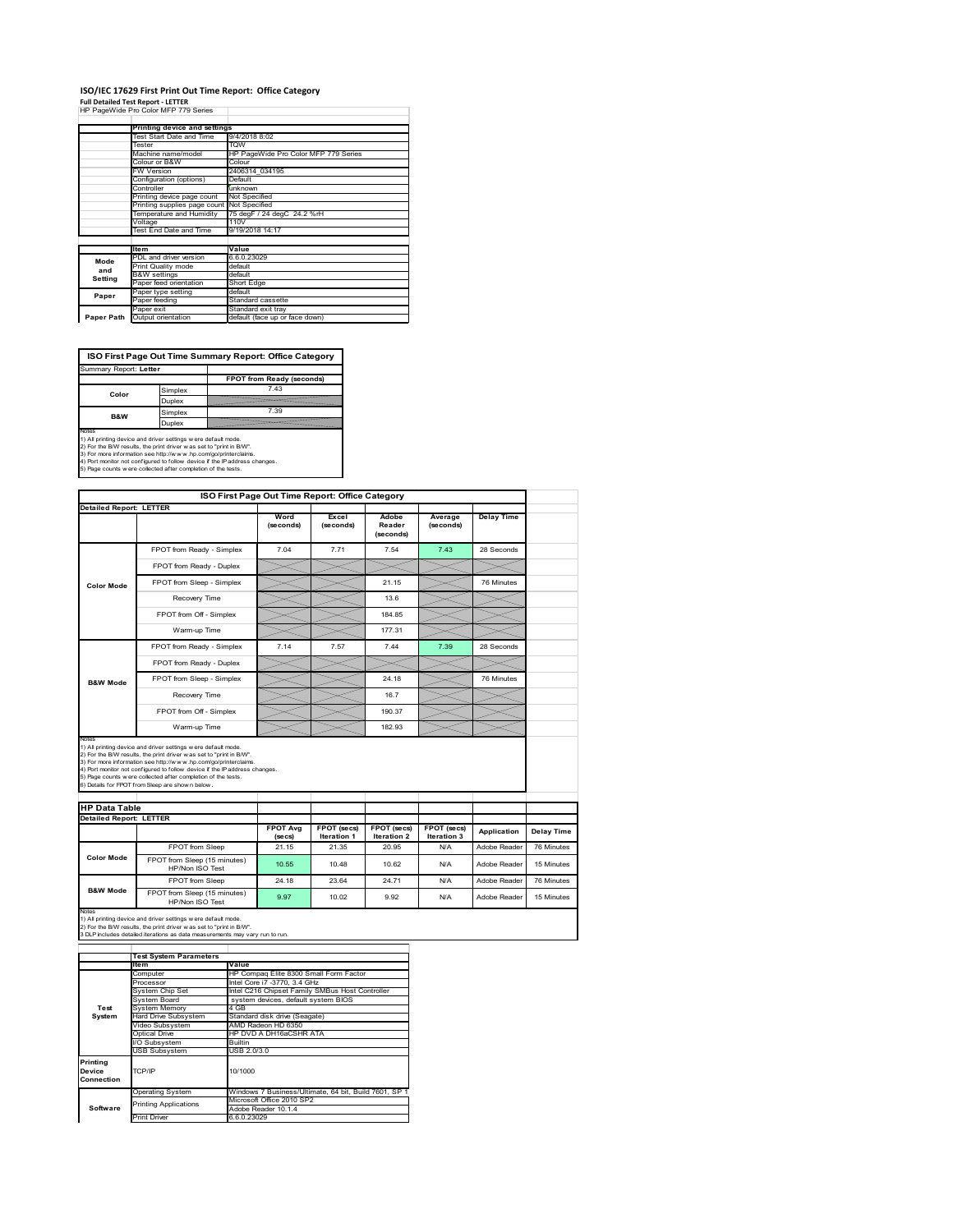## **ISO/IEC 17629 First Print Out Time Report: Office Category**

**Full Detailed Test Report ‐ A4** HP PageWide Pro Color MFP 779 Series

|            | Printing device and settings |                                      |
|------------|------------------------------|--------------------------------------|
|            | Test Start Date and Time     | 9/4/2018 8:02                        |
|            | Tester                       | <b>TOW</b>                           |
|            | Machine name/model           | HP PageWide Pro Color MFP 779 Series |
|            | Colour or B&W                | Colour                               |
|            | FW Version                   | 2406314 034195                       |
|            | Configuration (options)      | Default                              |
|            | Controller                   | unknown                              |
|            | Printing device page count   | Not Specified                        |
|            | Printing supplies page count | Not Specified                        |
|            | Temperature and Humidity     | 75 degF / 24 degC 24.2 %rH           |
|            | Voltage                      | 110V                                 |
|            | Test End Date and Time       | 9/19/2018 14:17                      |
|            |                              |                                      |
|            | <b>Item</b>                  | Value                                |
| Mode       | PDL and driver version       | 6.6.0.23029                          |
| and        | Print Quality mode           | default                              |
| Setting    | <b>B&amp;W</b> settings      | default                              |
|            | Paper feed orientation       | Short Edge                           |
| Paper      | Paper type setting           | default                              |
|            | Paper feeding                | Standard cassette                    |
|            | Paper exit                   | Standard exit tray                   |
| Paper Path | Output orientation           | default (face up or face down)       |

**ISO First Page Out Time Summary Report: Office Category**

| Summary Report: A4 |         |                           |
|--------------------|---------|---------------------------|
|                    |         | FPOT from Ready (seconds) |
| Colour             | Simplex | 7.28                      |
|                    | Duplex  |                           |
| <b>B&amp;W</b>     | Simplex | 7.25                      |
|                    | Duplex  |                           |
|                    |         |                           |

Notes<br>1) All printing device and driver settings were default mode.<br>2) For the BAV results, the print driver was set to "print in BAV".<br>3) For more information see http://www.hp.com/golprinterclaims.<br>4) Port monitor not co

|                                                             |                                                                                                                                                                                                                                                                                                                                                                                                             | ISO First Page Out Time Report: Office Category |                                   |                              |                                   |                   |            |
|-------------------------------------------------------------|-------------------------------------------------------------------------------------------------------------------------------------------------------------------------------------------------------------------------------------------------------------------------------------------------------------------------------------------------------------------------------------------------------------|-------------------------------------------------|-----------------------------------|------------------------------|-----------------------------------|-------------------|------------|
| <b>Detailed Report: A4</b>                                  |                                                                                                                                                                                                                                                                                                                                                                                                             | Word<br>(seconds)                               | Excel<br>(seconds)                | Adobe<br>Reader<br>(seconds) | Average<br>(seconds)              | <b>Delay Time</b> |            |
|                                                             | FPOT from Ready - Simplex                                                                                                                                                                                                                                                                                                                                                                                   | 7.36                                            | 7.26                              | 7.20                         | 7.28                              | 28 Seconds        |            |
|                                                             | FPOT from Ready - Duplex                                                                                                                                                                                                                                                                                                                                                                                    |                                                 |                                   |                              |                                   |                   |            |
| <b>Color Mode</b>                                           | FPOT from Sleep - Simplex                                                                                                                                                                                                                                                                                                                                                                                   |                                                 |                                   | 20.95                        |                                   | 76 Minutes        |            |
|                                                             | Recovery Time                                                                                                                                                                                                                                                                                                                                                                                               |                                                 |                                   | 13.7                         |                                   |                   |            |
|                                                             | FPOT from Off - Simplex                                                                                                                                                                                                                                                                                                                                                                                     |                                                 |                                   | 221.24                       |                                   |                   |            |
|                                                             | Warm-up Time                                                                                                                                                                                                                                                                                                                                                                                                |                                                 |                                   | 214.04                       |                                   |                   |            |
|                                                             | FPOT from Ready - Simplex                                                                                                                                                                                                                                                                                                                                                                                   | 7.26                                            | 7.01                              | 7.48                         | 7.25                              | 28 Seconds        |            |
|                                                             | FPOT from Ready - Duplex                                                                                                                                                                                                                                                                                                                                                                                    |                                                 |                                   |                              |                                   |                   |            |
| <b>B&amp;W Mode</b>                                         | FPOT from Sleep - Simplex                                                                                                                                                                                                                                                                                                                                                                                   |                                                 |                                   | 22.51                        |                                   | 76 Minutes        |            |
|                                                             | Recovery Time                                                                                                                                                                                                                                                                                                                                                                                               |                                                 |                                   | 150                          |                                   |                   |            |
|                                                             |                                                                                                                                                                                                                                                                                                                                                                                                             |                                                 |                                   |                              |                                   |                   |            |
|                                                             | FPOT from Off - Simplex                                                                                                                                                                                                                                                                                                                                                                                     |                                                 |                                   | 190.99                       |                                   |                   |            |
|                                                             | Warm-up Time                                                                                                                                                                                                                                                                                                                                                                                                |                                                 |                                   | 183.51                       |                                   |                   |            |
| Notes<br><b>HP Data Table</b><br><b>Detailed Report: A4</b> | 1) All printing device and driver settings w ere default mode.<br>2) For the B/W results, the print driver was set to "print in B/W".<br>3) For more information see http://www.hp.com/go/printerclaims.<br>4) Port monitor not configured to follow device if the IP address changes.<br>5) Page counts w ere collected after completion of the tests.<br>6) Details for FPOT from Sleep are show n below. |                                                 |                                   |                              |                                   |                   |            |
|                                                             |                                                                                                                                                                                                                                                                                                                                                                                                             | <b>FPOT Avg</b><br>(se cs)                      | FPOT (secs)<br><b>Iteration 1</b> | FPOT (secs)<br>Iteration 2   | FPOT (secs)<br><b>Iteration 3</b> | Application       | Delay Time |
|                                                             | FPOT from Sleep                                                                                                                                                                                                                                                                                                                                                                                             | 20.95                                           | 20.99                             | 20.90                        | N/A                               | Adobe Reader      | 76 Minutes |
| <b>Color Mode</b>                                           | FPOT from Sleep (15 minutes)<br>HP/Non ISO Test                                                                                                                                                                                                                                                                                                                                                             | 10.53                                           | 10.54                             | 10.51                        | N/A                               | Adobe Reader      | 15 Minutes |
| <b>B&amp;W Mode</b>                                         | FPOT from Sleep                                                                                                                                                                                                                                                                                                                                                                                             | 22.51                                           | 21.49                             | 23.52                        | N/A                               | Adobe Reader      | 76 Minutes |

|                                  | <b>Test System Parameters</b>           |                                                       |  |  |
|----------------------------------|-----------------------------------------|-------------------------------------------------------|--|--|
|                                  | lte m                                   | Value                                                 |  |  |
|                                  | Computer                                | HP Compag Elite 8300 Small Form Factor                |  |  |
|                                  | Processor                               | Intel Core i7 -3770, 3.4 GHz                          |  |  |
|                                  | System Chip Set                         | Intel C216 Chipset Family SMBus Host Controller       |  |  |
|                                  | System Board                            | system devices, default system BIOS                   |  |  |
| Test                             | <b>System Memory</b>                    | 4 GB                                                  |  |  |
| System                           | <b>Hard Drive Subsystem</b>             | Standard disk drive (Seagate)                         |  |  |
|                                  | Video Subsystem                         | AMD Radeon HD 6350                                    |  |  |
|                                  | HP DVD A DH16aCSHR ATA<br>Optical Drive |                                                       |  |  |
|                                  | I/O Subsystem                           | <b>Builtin</b>                                        |  |  |
|                                  | USB Subsystem                           | USB 2.0/3.0                                           |  |  |
| Printing<br>Device<br>Connection | TCP/IP                                  | 10/1000                                               |  |  |
|                                  | <b>Operating System</b>                 | Windows 7 Business/Ultimate, 64 bit, Build 7601, SP 1 |  |  |
|                                  | <b>Printing Applications</b>            | Microsoft Office 2010 SP2                             |  |  |
| Software                         |                                         | Adobe Reader 10.1.4                                   |  |  |
|                                  | <b>Print Driver</b>                     | 6.6.0.23029                                           |  |  |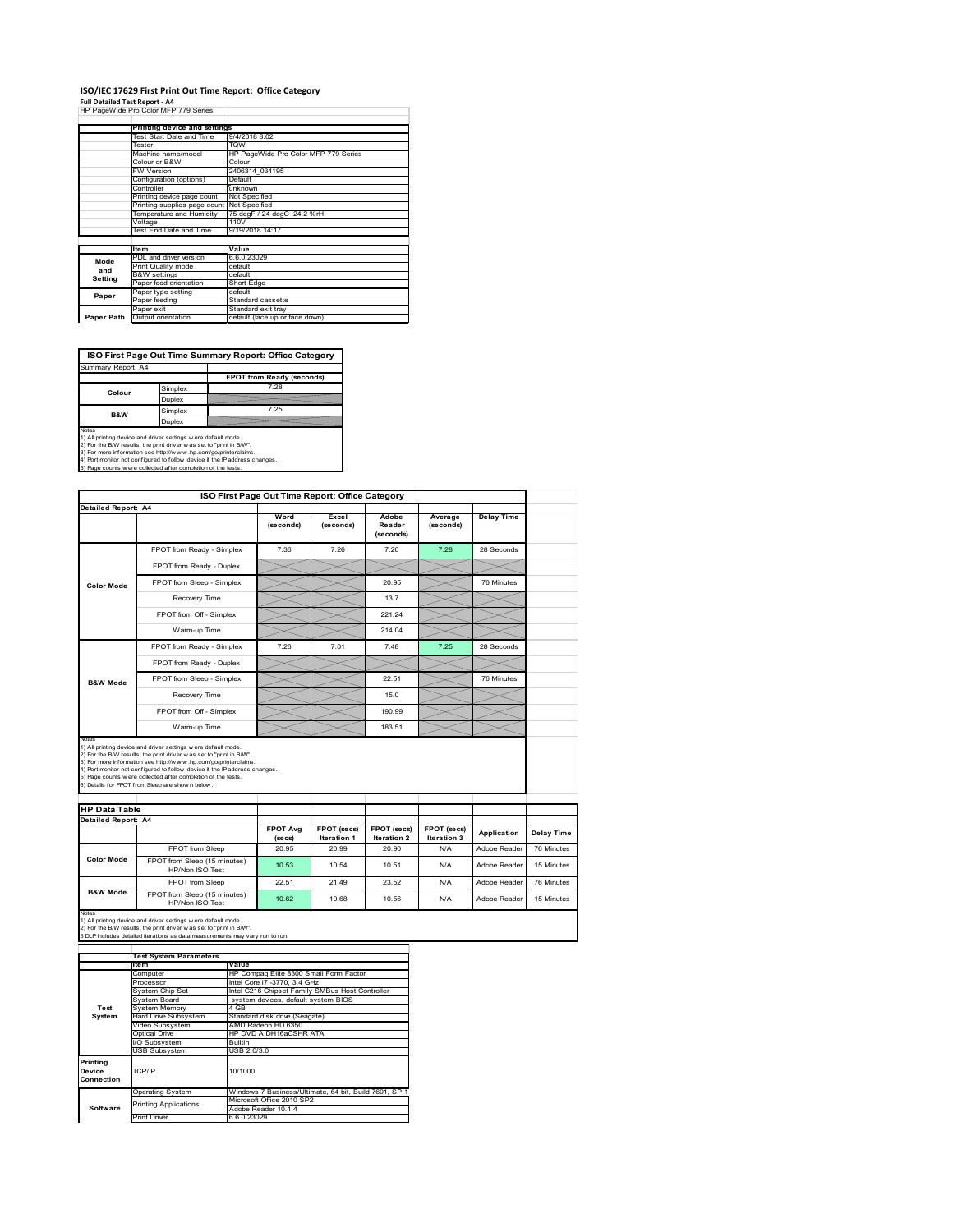### **ISO/IEC 29183 Copy Productivity Report**

#### **Full Detailed Test Report ‐ LETTER**

|           | HP PageWide Pro Color MFP 779 Series    |                                                         |
|-----------|-----------------------------------------|---------------------------------------------------------|
|           |                                         |                                                         |
|           | <b>Machine Setup Information</b>        |                                                         |
|           | Test Start Date and Time 9/7/2018 8:43  |                                                         |
|           | <b>Tester TQW</b>                       |                                                         |
|           |                                         | Machine name/model HP PageWide Pro Color MFP 779 Series |
|           | Colour or B&W Colour                    |                                                         |
|           |                                         | FW Version 2406314 034195                               |
|           | Configuration (options) Not Specified   |                                                         |
|           |                                         | Temperature and Humidity 75 degF / 24 degC 24.2 %rH     |
|           | Test End Date and Time: 9/19/2018 13:12 |                                                         |
|           |                                         |                                                         |
|           | Pre-set Item                            | Pre-set Value                                           |
|           | <b>Output Resolution Default</b>        |                                                         |
|           | Output Quality Default                  |                                                         |
| Mode      |                                         | Copying Mode Colour for Colour and B&W for B&W          |
|           | Auto Density Adjustment Default         |                                                         |
|           |                                         | Collating function Set in Control Panel                 |
| Paper     | Paper Sending Direction Default         |                                                         |
|           | Paper Type Setting Default              |                                                         |
| Paper     | Paper Feeding Tray 2                    |                                                         |
| Path      | Paper Exit Default                      |                                                         |
|           |                                         | Face Up Exit Default (face down)                        |
|           | <b>Fixing Capability Default</b>        |                                                         |
| Temporary | Image Quality Stability Default         |                                                         |
| Stop      | Capacity of Paper Default               |                                                         |
|           | Others None                             |                                                         |
|           |                                         |                                                         |
|           | Paper Manufacturer HP / Xerox           |                                                         |
| Paper     |                                         | Paper Weight 20lb / 75 g/m2                             |
|           | Paper Size Letter / A4                  |                                                         |
|           |                                         | Paper type/name HP Multipurpose Ultra White / HP Office |

Summary Report: **Letter sFCOT sESAT (ipm) Color 12.29 46.35<br>
<b>B&W** 8.59 46.34 **B&W** 8.59 46.34 Notes

First Copy Out and Copy Speed measured using ISO/IEC 29183, excludes first set of test documents. For more information see http://w w w .hp.com/go/printerclaims. Exact speed varies

depending on the system configuration and document.<br>Only Target A w as used, all test documents have the same Saturated throughput. Reference<br>ISO/IEC29183:2010 Clause 5, Sections 5.3.1 and 5.3.2

| Detailed Report: LETTER |               |              |       |             |                |             |
|-------------------------|---------------|--------------|-------|-------------|----------------|-------------|
|                         |               |              |       | sEFTP (ipm) |                |             |
|                         | <b>Target</b> | sFCOT (secs) | 1copy | 1copy+30sec | 1copy+4minutes | sESAT (ipm) |
|                         | A             | 9.29         | 6.45  | 34.54       | 44.17          | 46.35       |
|                         |               |              |       | 25 sets     | 210 sets       |             |
| Color                   | В             |              |       |             |                |             |
|                         | C             |              |       |             |                |             |
|                         |               |              |       |             |                |             |
|                         | D             |              |       |             |                |             |
|                         |               |              |       |             |                |             |
|                         | Average       | 9.29         | 6.45  | 34.54       | 44.17          | 46.35       |
|                         | A             | 8.59         | 6.98  | 34.13       | 44.22          | 46.34       |
|                         |               |              |       | 26 sets     | 215 sets       |             |
|                         | B             |              |       |             |                |             |
|                         |               |              |       |             |                |             |
| B&W                     | C             |              |       |             |                |             |
|                         | D             |              |       |             |                |             |
|                         | Average       | 8.59         | 6.98  | 34.13       | 44.22          | 46.34       |

#### Notes

First Copy Out and Copy Speed measured using ISO/IEC 29183, excludes first set of test documents. For more information see<br>http://w w w.hp.com/go/printerclaims. Exact speed varies depending on the system configuration and 5.3.1 and 5.3.2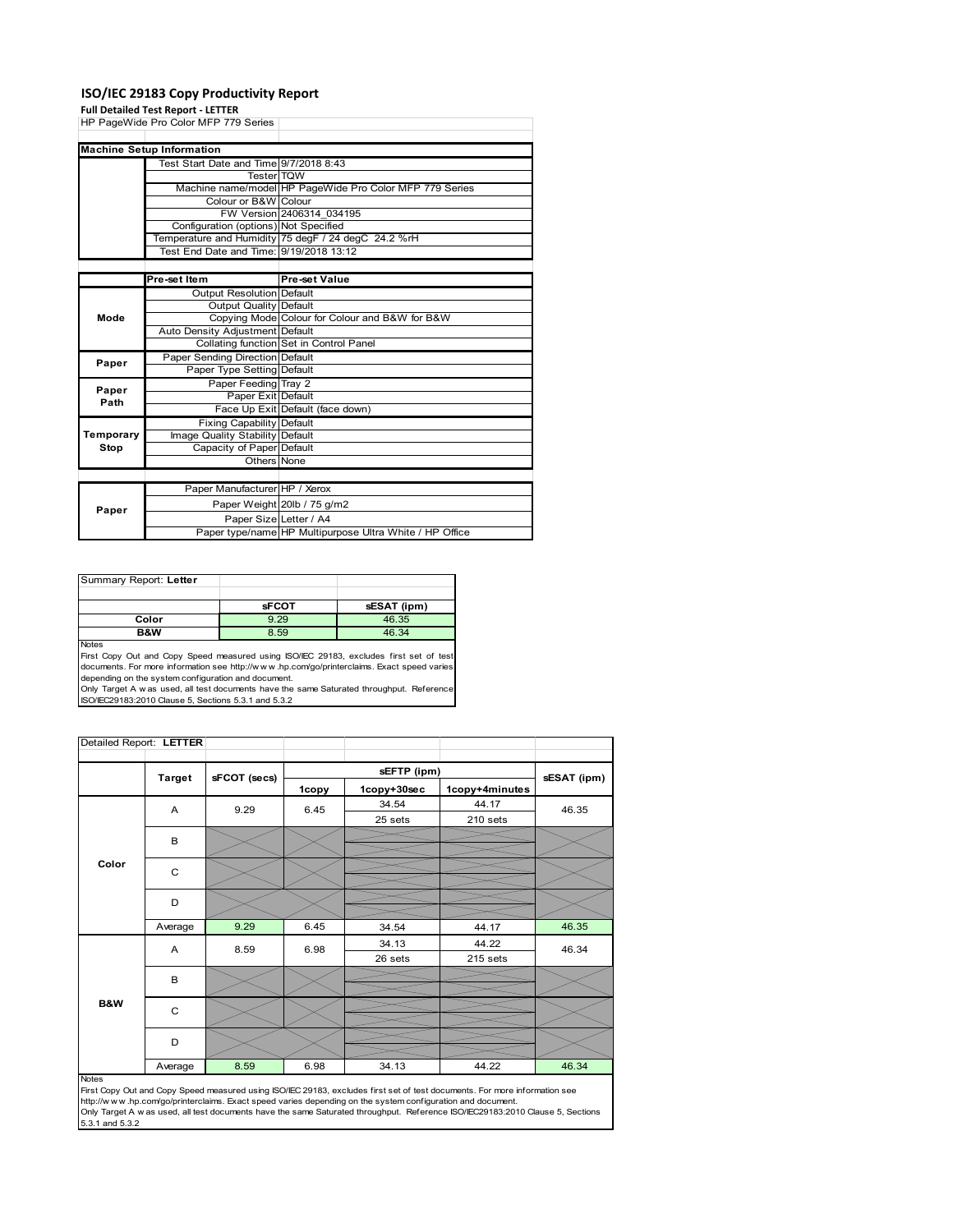### **ISO/IEC 29183 Copy Productivity Report**

#### **Full Detailed Test Report ‐ A4**

|           | HP PageWide Pro Color MFP 779 Series    |                                                         |
|-----------|-----------------------------------------|---------------------------------------------------------|
|           |                                         |                                                         |
|           | <b>Machine Setup Information</b>        |                                                         |
|           | Test Start Date and Time 9/7/2018 8:43  |                                                         |
|           | <b>Tester</b> TQW                       |                                                         |
|           |                                         | Machine name/model HP PageWide Pro Color MFP 779 Series |
|           | Colour or B&W Colour                    |                                                         |
|           |                                         | FW Version 2406314 034195                               |
|           | Configuration (options) Not Specified   |                                                         |
|           |                                         | Temperature and Humidity 75 degF / 24 degC 24.2 %rH     |
|           | Test End Date and Time: 9/19/2018 13:12 |                                                         |
|           |                                         |                                                         |
|           | Pre-set Item                            | <b>Pre-set Value</b>                                    |
|           | <b>Output Resolution Default</b>        |                                                         |
|           | Output Quality Default                  |                                                         |
| Mode      |                                         | Copying Mode Colour for Colour and B&W for B&W          |
|           | Auto Density Adjustment Default         |                                                         |
|           |                                         | Collating function Set in Control Panel                 |
| Paper     | Paper Sending Direction Default         |                                                         |
|           | Paper Type Setting Default              |                                                         |
| Paper     | Paper Feeding Tray 2                    |                                                         |
| Path      | Paper Exit Default                      |                                                         |
|           |                                         | Face Up Exit Default (face down)                        |
|           | <b>Fixing Capability Default</b>        |                                                         |
| Temporary | Image Quality Stability Default         |                                                         |
| Stop      | Capacity of Paper Default               |                                                         |
|           | Others None                             |                                                         |
|           |                                         |                                                         |
|           | Paper Manufacturer HP / Xerox           |                                                         |
| Paper     |                                         | Paper Weight 20lb / 75 g/m2                             |
|           | Paper Size Letter / A4                  |                                                         |
|           |                                         | Paper type/name HP Multipurpose Ultra White / HP Office |

| Summary Report: A4 |              |             |
|--------------------|--------------|-------------|
|                    |              |             |
|                    | <b>sFCOT</b> | sESAT (ipm) |
| Colour             | 9.83         | 46.43       |
| B&W                | 8.83         | 46.40       |
| <b>Notes</b>       |              |             |

Notes<br>First Copy Out and Copy Speed measured using ISO/IEC 29183, excludes first set of test<br>documents. For more information see http://www.hp.com/go/printerclaims. Exact speed varies<br>depending on the system configuration

| Detailed Report: A4 |               |              |       |             |                |             |
|---------------------|---------------|--------------|-------|-------------|----------------|-------------|
|                     |               |              |       | sEFTP (ipm) |                |             |
|                     | <b>Target</b> | sFCOT (secs) | 1copy | 1copy+30sec | 1copy+4minutes | sESAT (ipm) |
|                     | A             | 9.83         | 6.10  | 34.51       | 43.96          | 46.43       |
|                     |               |              |       | 26 sets     | 215 sets       |             |
|                     | B             |              |       |             |                |             |
|                     |               |              |       |             |                |             |
| Colour              | $\mathsf{C}$  |              |       |             |                |             |
|                     |               |              |       |             |                |             |
|                     | D             |              |       |             |                |             |
|                     |               |              |       |             |                |             |
|                     | Average       | 9.83         | 6.10  | 34.51       | 43.96          | 46.43       |
|                     | A             | 8.83         | 6.79  | 34.40       | 44.27          | 46.40       |
|                     |               |              |       | 26 sets     | 218 sets       |             |
|                     | B             |              |       |             |                |             |
| <b>B&amp;W</b>      |               |              |       |             |                |             |
|                     | C             |              |       |             |                |             |
|                     |               |              |       |             |                |             |
|                     | D             |              |       |             |                |             |
|                     | Average       | 8.83         | 6.79  | 34.40       | 44.27          | 46.40       |

Average 8.83 6.79 34.40 44.27 46.40<br>
First Copy Out and Copy Speed measured using ISO/IEC 29183, excludes first set of test documents. For more information see<br>
First://www.hp.com/go/printerclaims. Exact speed varies depen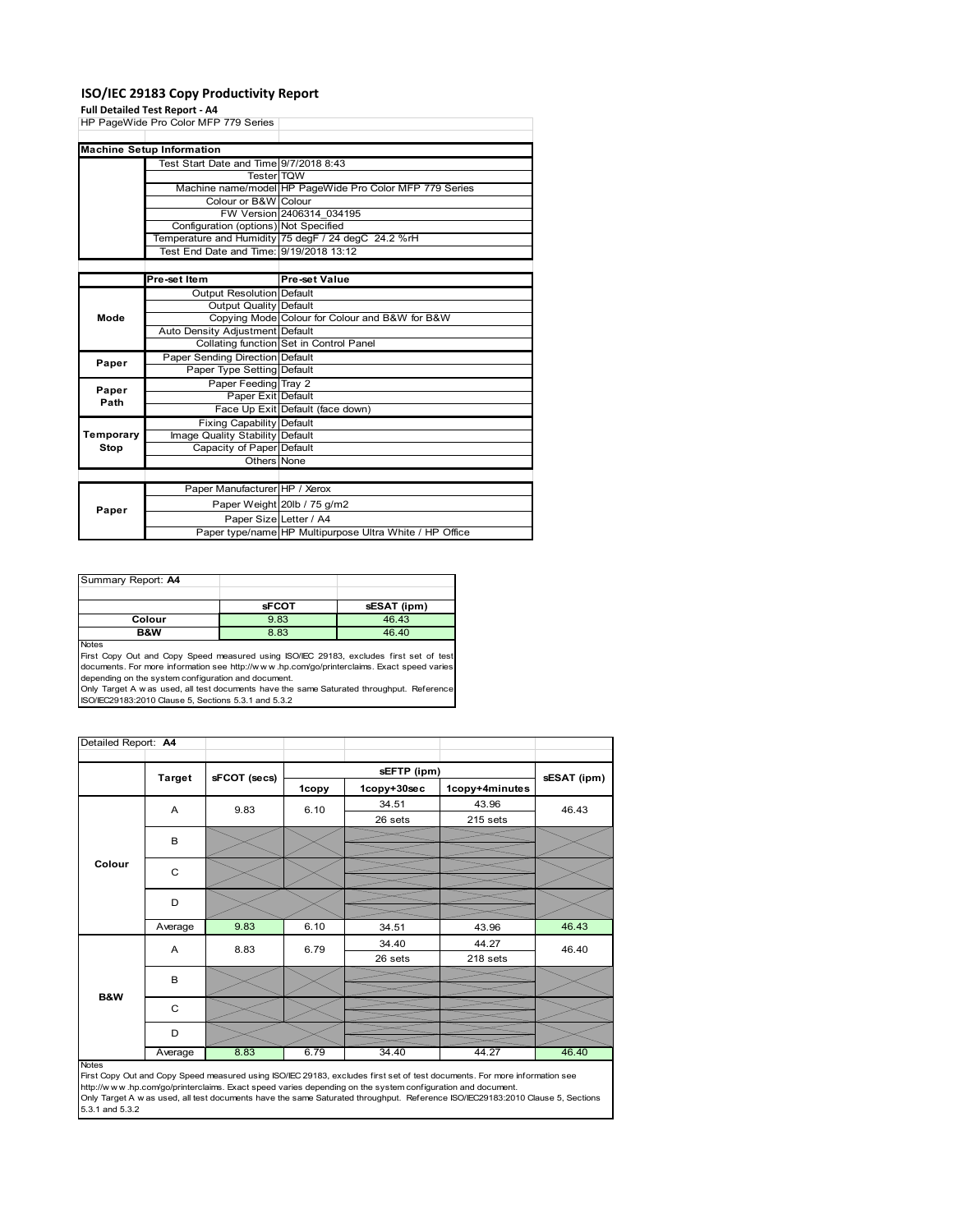### **ISO/IEC 24735 Copy Productivity Report**

**Full Detailed Test Report ‐ LETTER**

| <b>Machine Setup Information</b>       |                                                                 |  |  |  |
|----------------------------------------|-----------------------------------------------------------------|--|--|--|
| Test Start Date and Time 9/7/2018 9:47 |                                                                 |  |  |  |
| <b>Tester</b> TQW                      |                                                                 |  |  |  |
|                                        | Machine name/model HP PageWide Pro Color MFP 779 Series         |  |  |  |
| Colour or B&W Colour                   |                                                                 |  |  |  |
|                                        | FW Version 2406314 034195                                       |  |  |  |
| Configuration (options) Not Specified  |                                                                 |  |  |  |
|                                        | Temperature and Humidity 75 degF / 24 degC 24.2 %rH             |  |  |  |
| Test End Date and Time: 9/19/2018 9:29 |                                                                 |  |  |  |
|                                        |                                                                 |  |  |  |
| Pre-set Item                           | <b>Pre-set Value</b>                                            |  |  |  |
| Output Resolution Default              |                                                                 |  |  |  |
| <b>Output Quality Default</b>          |                                                                 |  |  |  |
| Copying Mode Default                   |                                                                 |  |  |  |
| Auto Density Adjustment Default        |                                                                 |  |  |  |
|                                        | Collating function Activated (if not activated in default mode) |  |  |  |
| <b>Paper Sending Direction Default</b> |                                                                 |  |  |  |
| Paper Type Setting Default             |                                                                 |  |  |  |
|                                        | Paper Feeding Standard cassette                                 |  |  |  |
|                                        | Paper Exit Standard exit tray                                   |  |  |  |
| Face Up Exit Default                   |                                                                 |  |  |  |
| Fixing Capability Default              |                                                                 |  |  |  |
| Image Quality Stability Default        |                                                                 |  |  |  |
| Capacity of Paper Default              |                                                                 |  |  |  |
|                                        | Others Default                                                  |  |  |  |
|                                        |                                                                 |  |  |  |
| Paper Manufacturer HP / Xerox          |                                                                 |  |  |  |
|                                        | Paper Weight 20lb / 75 g/m2                                     |  |  |  |
| Paper Size Letter / A4                 |                                                                 |  |  |  |

|                         | <b>ISO/IEC 24735 Copy Productivity Report</b> |                                                     |            |                  |                 |                 |  |
|-------------------------|-----------------------------------------------|-----------------------------------------------------|------------|------------------|-----------------|-----------------|--|
| Detailed Report: LETTER |                                               |                                                     |            |                  |                 |                 |  |
|                         | Copying                                       | FSOT (secs)                                         |            | EFTP (ipm)       |                 | ESAT (ipm)      |  |
|                         | <b>Mode</b>                                   | 1 set only                                          | 1 set only | 1 set + $30$ sec | 1 set $+$ 4 min | $1$ set + 30sec |  |
|                         | 1:1                                           | 17.57                                               | 13.66      | 32.30            | 43.86           | 46.30           |  |
| <b>Color Mode</b>       |                                               |                                                     | (1 set)    | 7 sets           | 58 sets         |                 |  |
|                         | 1:2                                           | 28.69                                               | 8.36       | 18.88            |                 | 28.62           |  |
|                         |                                               |                                                     | (1 set)    | 5 sets           |                 |                 |  |
|                         | 2:2                                           | 29.21                                               | 8.20       | 21.08            |                 | 29.52           |  |
|                         |                                               |                                                     | (1 set)    | 6 sets           |                 |                 |  |
|                         | 1:1                                           | 15.61                                               | 15.38      | 34.42            | 44.21           | 46.36           |  |
|                         |                                               |                                                     |            | 8 sets           | 58 sets         |                 |  |
| <b>B&amp;W</b> mode     | 1:2                                           | 29.23                                               | 8.20       | 19.30            |                 | 28.98           |  |
|                         |                                               |                                                     |            | 5 sets           |                 |                 |  |
|                         | 2:2                                           | 28.30                                               | 8.46       | 19.50            |                 | 28.96           |  |
|                         |                                               |                                                     |            | 5 sets           |                 |                 |  |
| <b>Notes</b>            |                                               | Reports located: http://www.hp.com/go/printerclaims |            |                  |                 |                 |  |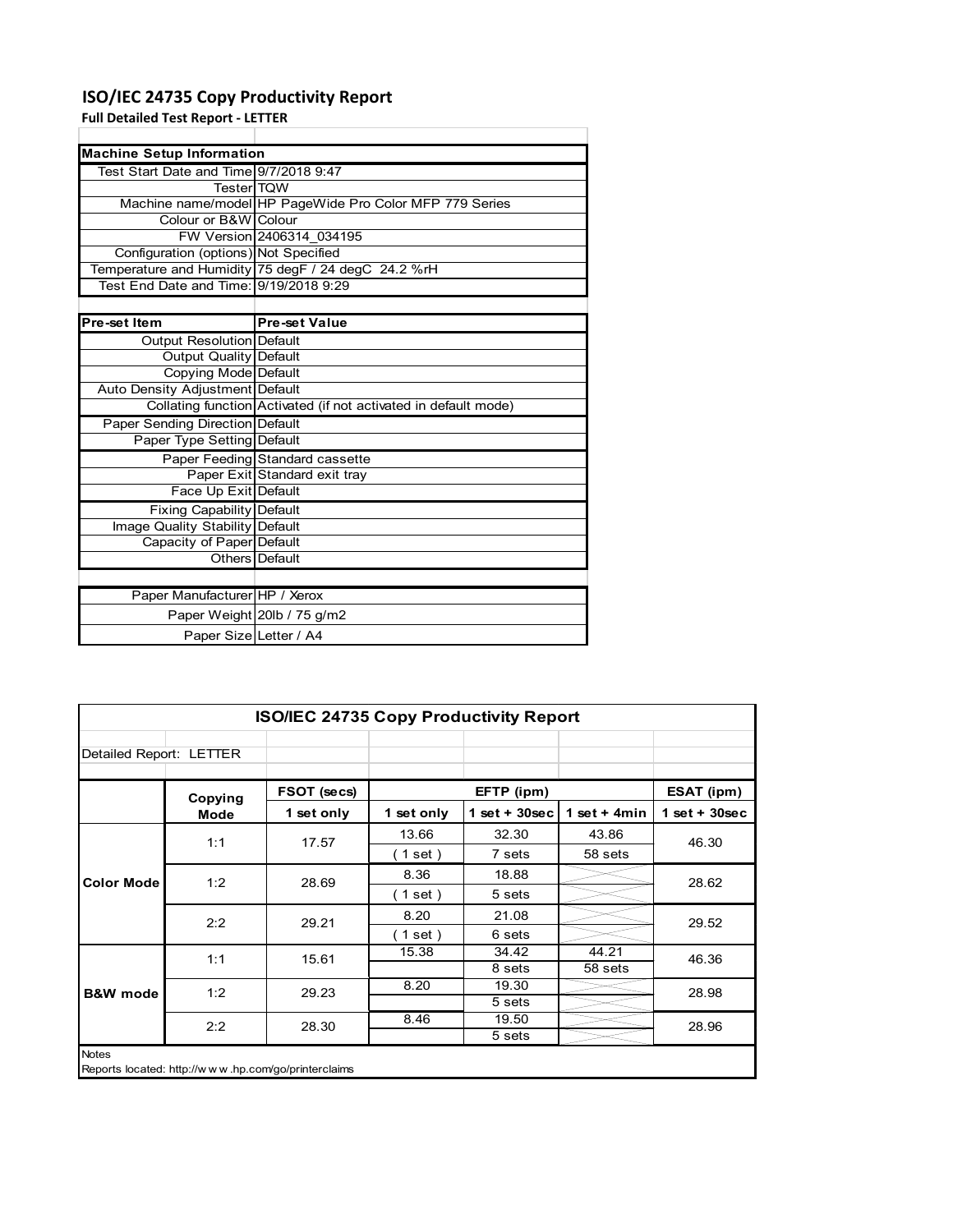### **ISO/IEC 24735 Copy Productivity Report**

**Full Detailed Test Report ‐ A4**

| <b>Machine Setup Information</b>       |                                                                 |
|----------------------------------------|-----------------------------------------------------------------|
| Test Start Date and Time 9/7/2018 9:47 |                                                                 |
| <b>TesterITQW</b>                      |                                                                 |
|                                        | Machine name/model HP PageWide Pro Color MFP 779 Series         |
| Colour or B&W Colour                   |                                                                 |
|                                        | FW Version 2406314 034195                                       |
| Configuration (options) Not Specified  |                                                                 |
|                                        | Temperature and Humidity 75 degF / 24 degC 24.2 %rH             |
| Test End Date and Time: 9/19/2018 9:29 |                                                                 |
|                                        |                                                                 |
| Pre-set Item                           | <b>Pre-set Value</b>                                            |
| Output Resolution Default              |                                                                 |
| <b>Output Quality Default</b>          |                                                                 |
| Copying Mode Default                   |                                                                 |
| Auto Density Adjustment Default        |                                                                 |
|                                        | Collating function Activated (if not activated in default mode) |
| Paper Sending Direction Default        |                                                                 |
| Paper Type Setting Default             |                                                                 |
|                                        | Paper Feeding Standard cassette                                 |
|                                        | Paper Exit Standard exit tray                                   |
| Face Up Exit Default                   |                                                                 |
| <b>Fixing Capability Default</b>       |                                                                 |
| Image Quality Stability Default        |                                                                 |
| Capacity of Paper Default              |                                                                 |
|                                        | Others   Default                                                |
|                                        |                                                                 |
| Paper Manufacturer HP / Xerox          |                                                                 |
|                                        | Paper Weight 20lb / 75 g/m2                                     |
| Paper Size Letter / A4                 |                                                                 |

| ISO/IEC 24735 Copy Productivity Report |                                                     |             |                          |                  |                 |                 |  |  |
|----------------------------------------|-----------------------------------------------------|-------------|--------------------------|------------------|-----------------|-----------------|--|--|
| Detailed Report: A4                    |                                                     |             |                          |                  |                 |                 |  |  |
|                                        | Copying                                             | FSOT (secs) |                          | EFTP (ipm)       |                 | ESAT (ipm)      |  |  |
|                                        | Mode                                                | 1 set only  | 1 set only               | 1 set + $30$ sec | 1 set $+$ 4 min | $1$ set + 30sec |  |  |
|                                        | 1:1                                                 | 16.14       | 14.86                    | 33.92            | 43.93           | 46.44           |  |  |
|                                        |                                                     |             | (1 set)                  | 8 sets           | 58 sets         |                 |  |  |
| Colour                                 | 1:2                                                 | 29.12       | 8.22                     | 19.20            |                 | 29.08           |  |  |
| Mode                                   |                                                     |             | $\left( 1$ set $\right)$ | 5 sets           |                 |                 |  |  |
|                                        | 2:2                                                 | 29.84       | 8.04                     | 19.76            |                 | 29.94           |  |  |
|                                        |                                                     |             | (1 set)                  | 5 sets           |                 |                 |  |  |
|                                        | 1:1                                                 | 15.56       | 15.43                    | 32.82            | 44.03           | 46.47           |  |  |
|                                        |                                                     |             |                          | 7 sets           | 58 sets         |                 |  |  |
| <b>B&amp;W</b> mode                    | 1:2                                                 | 29.78       | 8.06                     | 20.58            |                 | 29.62           |  |  |
|                                        |                                                     |             |                          | 6 sets           |                 |                 |  |  |
|                                        | 2:2                                                 | 28.16       | 8.50                     | 20.88            |                 | 29.60           |  |  |
|                                        |                                                     |             |                          | 6 sets           |                 |                 |  |  |
| <b>Notes</b>                           | Reports located: http://www.hp.com/go/printerclaims |             |                          |                  |                 |                 |  |  |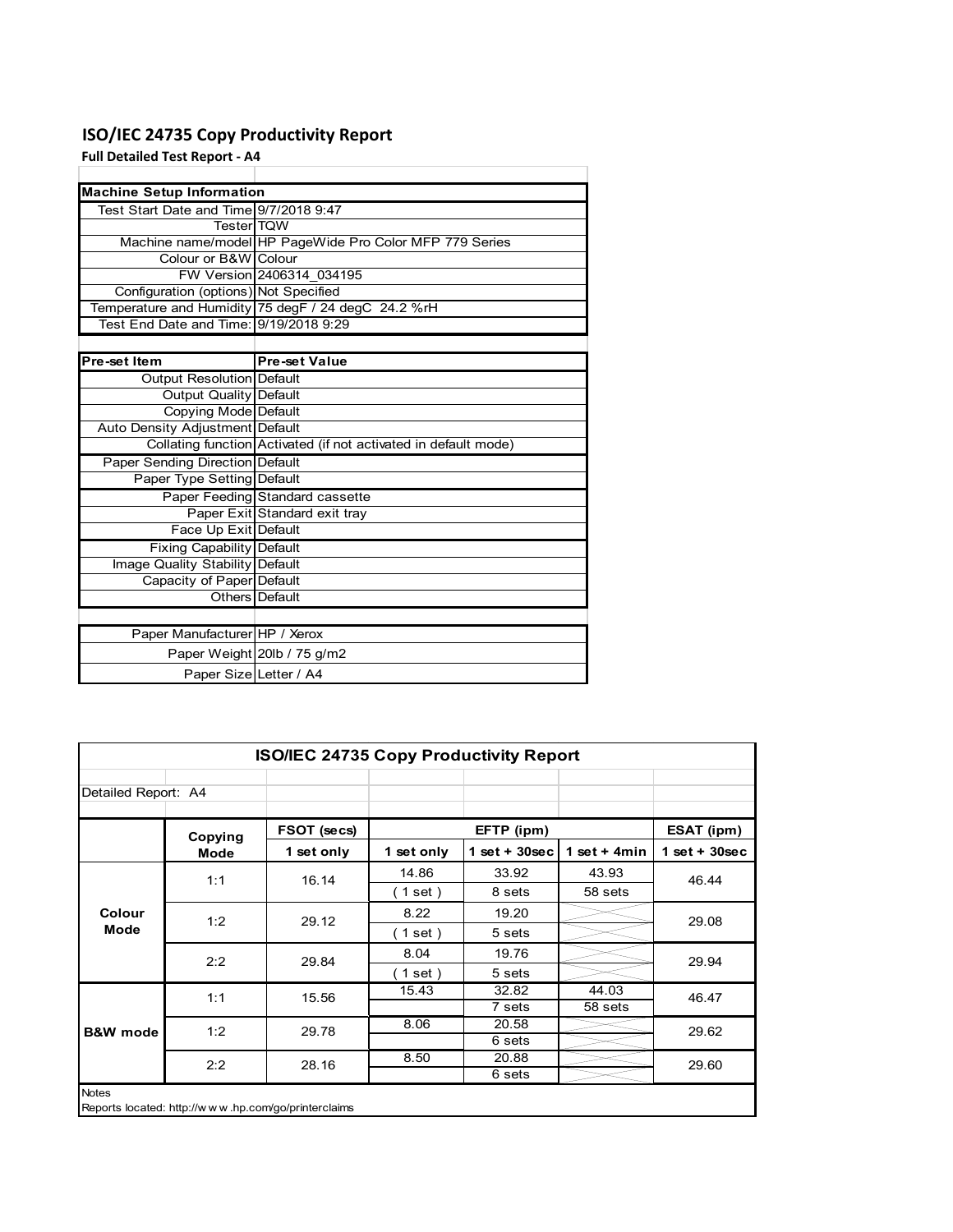# **ISO/IEC 17991 Scanning Productivity Report Full Detailed Test Report ‐ LETTER Machine Setup Information**

|            | <b>Machine Setup Information</b> |                                          |
|------------|----------------------------------|------------------------------------------|
|            | <b>Test Start Date and Time</b>  | 9/10/2018 13:57                          |
|            | Tester                           | TQW                                      |
|            | Machine name/model               | HP PageWide Pro Color MFP 779 Series     |
|            | Colour or B&W                    | Colour                                   |
|            | Configuration (options)          | Default                                  |
|            | emperature and Humidity          | 75 degF / 24 degC 24.2 %rH               |
|            | Voltage                          | 110V                                     |
|            | Test End Date and Time           | 9/11/2018 13:46                          |
|            |                                  |                                          |
|            | <b>Preset Item</b>               | <b>Preset Value</b>                      |
|            | Scanning resolution              | default (200 dpi)                        |
|            | Colour or grey scale/B&W         | default (colour)                         |
| Mode       | Duplex / simplex                 | default (simplex)                        |
| and        | Original page size               | default (A4)                             |
|            | Paper feed orientation           | default (long edge)                      |
| Setting    | Scan destination                 | default (shared network)                 |
|            | <b>Storing File Type</b>         | default (PDF-multi)                      |
|            | Auto scan quality adjustment     | default (factory preset default setting) |
| <b>ADF</b> | Paper feed direction             | default (long edge)                      |
|            | Output orientation               | default                                  |
| Paper-path | Scanning unit                    | default (duplex ADF)                     |

| ISO/IEC 17991 - Scan Summary Report: ADF Productivity Measurement |                |                      |              |                           |  |  |  |  |
|-------------------------------------------------------------------|----------------|----------------------|--------------|---------------------------|--|--|--|--|
| <b>Summary Report: Letter</b>                                     |                |                      |              |                           |  |  |  |  |
|                                                                   |                | <b>Scanning Mode</b> |              | <b>Measurement result</b> |  |  |  |  |
|                                                                   | File format    | Resolution           | Scanning     | scESAT 30secA             |  |  |  |  |
|                                                                   | version        |                      | side         | (ipm)                     |  |  |  |  |
| Colour                                                            | <b>PDF 1.4</b> | 200                  | single sided | 62.47                     |  |  |  |  |
|                                                                   |                |                      | double sided | 124.86                    |  |  |  |  |
| <b>B&amp;W</b>                                                    | <b>PDF 1.4</b> | 200                  | single sided | 63.99                     |  |  |  |  |
|                                                                   |                |                      |              | 131.25                    |  |  |  |  |
| <b>Notes</b>                                                      |                |                      |              |                           |  |  |  |  |

Notes 1) For more information see http://w w w .hp.com/go/printerclaims. 2) For the B/W results, the device scan setting is set to "Scan in B/W".

**ISO/IEC 17991 - Scan Summary Report: Network Folder Productivity Measurement**

| <b>Summary Report: Letter</b> |                      |            |              |                           |                  |               |
|-------------------------------|----------------------|------------|--------------|---------------------------|------------------|---------------|
|                               | <b>Scanning Mode</b> |            |              | <b>Measurement result</b> |                  |               |
|                               | File format          | Resolution | Scanning     | scEETP 30secE             | File size 30secF | Number of     |
|                               | version              |            | side         | (ipm)                     | (Mbyte)          | Sets (30secF) |
| Colour                        | <b>PDF 1.4</b>       | 200        | single sided | 47.57                     | 3.68             | 11.00         |
|                               |                      |            | double sided | 77.84                     | 6.16             | 18.00         |
| <b>B&amp;W</b>                | <b>PDF 1.4</b>       | 200        | single sided | 49.48                     | 1.74             | 10.00         |
|                               |                      |            | double sided | 70.83                     | 3.11             | 18.00         |
| <b>Notes</b>                  |                      |            |              |                           |                  |               |

┓

Notes 1) For more information see http://w w w .hp.com/go/printerclaims. 2) For the B/W results, the device scan setting is set to "Scan in B/W".

| ISO/IEC 17991 - Scan Full Report: ADF Productivity Measurement |                        |                      |                  |                       |                           |                        |  |  |
|----------------------------------------------------------------|------------------------|----------------------|------------------|-----------------------|---------------------------|------------------------|--|--|
| <b>Summary Report: Letter</b>                                  |                        |                      |                  |                       |                           |                        |  |  |
|                                                                |                        | <b>Scanning Mode</b> |                  |                       | <b>Measurement result</b> |                        |  |  |
|                                                                | File format<br>version | Resolution           | Scanning<br>side | scEFTP 1setA<br>(ipm) | scEFTP 30secA<br>(ipm)    | scESAT 30secA<br>(ipm) |  |  |
| Colour                                                         | <b>PDF 1.4</b>         | 200                  | single sided     | 34.21                 | 57.86                     | 62.47                  |  |  |
|                                                                |                        |                      | double sided     | 43.23                 | 112.77                    | 124.86                 |  |  |
|                                                                | <b>PDF 1.4</b>         | 200                  | single sided     | 33.22                 | 58.92                     | 63.99                  |  |  |
| B&W                                                            |                        |                      | double sided     | 41.77                 | 117.27                    | 131.25                 |  |  |
| <b>Notes</b>                                                   |                        |                      |                  |                       |                           |                        |  |  |

Notes 1) For more information see http://w w w .hp.com/go/printerclaims. 2) For the B/W results, the device scan setting is set to "Scan in B/W".

| ISO/IEC 17991 - Scan Full Report: Network Folder Productivity Measurement |                        |            |                  |                       |                        |                             |                               |  |
|---------------------------------------------------------------------------|------------------------|------------|------------------|-----------------------|------------------------|-----------------------------|-------------------------------|--|
| <b>Summary Report: Letter</b>                                             |                        |            |                  |                       |                        |                             |                               |  |
| <b>Scanning Mode</b><br><b>Measurement result</b>                         |                        |            |                  |                       |                        |                             |                               |  |
|                                                                           | File format<br>version | Resolution | Scanning<br>side | scEETP 1setE<br>(ipm) | scEFTP 30secF<br>(ipm) | File size 30secF<br>(Mbyte) | Number of<br>Sets<br>(30secF) |  |
| Colour                                                                    | PDF 1.4                | 200        | single sided     | 20.00                 | 47.57                  | 3.68                        | 11                            |  |
|                                                                           |                        |            | double sided     | 21.80                 | 77.84                  | 6.16                        | 18                            |  |
| <b>B&amp;W</b>                                                            | <b>PDF 1.4</b>         | 200        | single sided     | 20.00                 | 49.48                  | 1.74                        | 10                            |  |
|                                                                           |                        |            | double sided     | 22.00                 | 70.83                  | 3.11                        | 18                            |  |
| <b>Notes</b>                                                              |                        |            |                  |                       |                        |                             |                               |  |

|            | <b>Test System Parameters</b> |                                                       |  |  |  |
|------------|-------------------------------|-------------------------------------------------------|--|--|--|
|            | Item                          | Value                                                 |  |  |  |
|            | Computer name                 | HP Compaq Elite 8300 Small Form Factor                |  |  |  |
|            | Processor                     | Intel Core i7 -3770, 3.4 GHz                          |  |  |  |
|            | System Chip Set               | Intel C216 Chipset Family SMBus Host Controller       |  |  |  |
|            | <b>System Board</b>           | System devices, default system BIOS                   |  |  |  |
|            | <b>System Memory</b>          | 4 GB                                                  |  |  |  |
| System     | Hard Drive Subsystem          | Standard disk drive (Seagate)                         |  |  |  |
|            | Video Subsystem               | AMD Radeon HD 6350                                    |  |  |  |
|            | Optical Drive                 | HP DVD A DH16aCSHR ATA                                |  |  |  |
|            | I/O Subsystem                 | <b>Builtin</b>                                        |  |  |  |
|            | <b>USB Subsystem</b>          | USB 2.0/3.0                                           |  |  |  |
|            | Operating System              | Windows 7 Business/Ultimate, 64 bit, Build 7601, SP 1 |  |  |  |
|            | I ocation of network folder   | PC                                                    |  |  |  |
|            | Internet Protocol             | IP <sub>v4</sub>                                      |  |  |  |
| Scanning   | <b>Transfer Protocol</b>      | <b>SMB</b>                                            |  |  |  |
| Device     | Hub                           | Trendnet Router and Gbit Switch                       |  |  |  |
| Connection | Network Speed                 | TCP 10/1000 Mbit Ethernet                             |  |  |  |
|            | <b>Connetion Cable</b>        | Cat6 Straight cable                                   |  |  |  |
|            | Wireless router               | No use                                                |  |  |  |
|            | Others                        | No use                                                |  |  |  |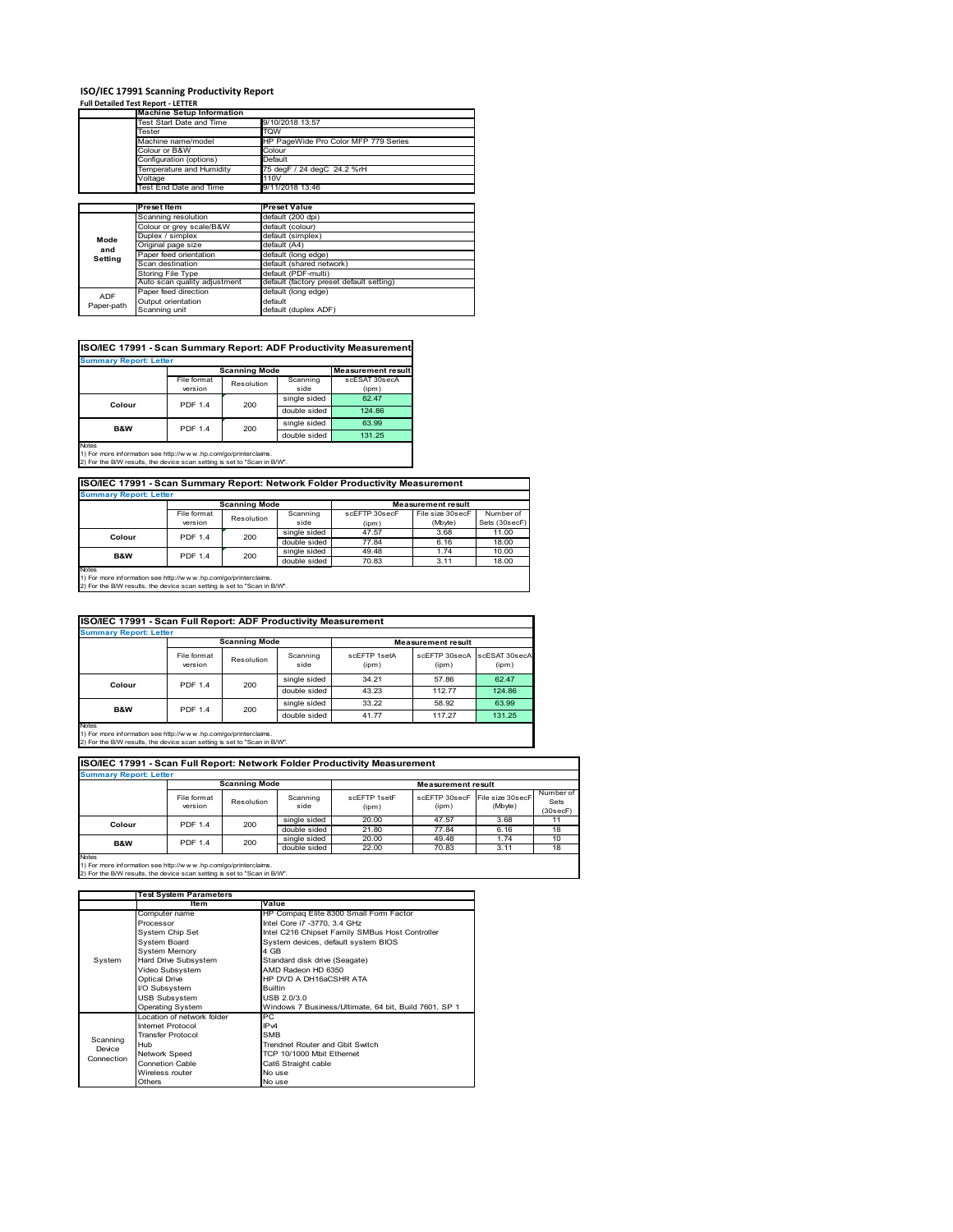#### **ISO/IEC 17991 Scanning Productivity Report**

### **Full Detailed Test Report ‐ A4**

|            | <b>Machine Setup Information</b> |                                          |
|------------|----------------------------------|------------------------------------------|
|            | Test Start Date and Time         | 9/10/2018 13:57                          |
|            | Tester                           | TQW                                      |
|            | Machine name/model               | HP PageWide Pro Color MFP 779 Series     |
|            | Colour or B&W                    | Colour                                   |
|            | Configuration (options)          | Default                                  |
|            | Temperature and Humidity         | 75 degF / 24 degC 24.2 %rH               |
|            | Voltage                          | 110V                                     |
|            | Test End Date and Time           | 9/11/2018 13:46                          |
|            |                                  |                                          |
|            | <b>Preset Item</b>               | <b>Preset Value</b>                      |
|            | Scanning resolution              | default (200 dpi)                        |
|            | Colour or grey scale/B&W         | default (colour)                         |
| Mode       | Duplex / simplex                 | default (simplex)                        |
| and        | Original page size               | default (A4)                             |
| Setting    | Paper feed orientation           | default (long edge)                      |
|            | Scan destination                 | default (shared network)                 |
|            | Storing File Type                | default (PDF-multi)                      |
|            | Auto scan quality adjustment     | default (factory preset default setting) |
| <b>ADF</b> | Paper feed direction             | default (long edge)                      |
|            | Output orientation               | default                                  |
| Paper-path | Scanning unit                    | default (duplex ADF)                     |

| ISO/IEC 17991 - Scan Summary Report: ADF Productivity Measurement |                |                      |              |                           |  |  |  |  |
|-------------------------------------------------------------------|----------------|----------------------|--------------|---------------------------|--|--|--|--|
| <b>Summary Report: A4</b>                                         |                |                      |              |                           |  |  |  |  |
|                                                                   |                | <b>Scanning Mode</b> |              | <b>Measurement result</b> |  |  |  |  |
|                                                                   | File format    | Resolution           | Scanning     | scESAT 30secA             |  |  |  |  |
|                                                                   | version        |                      | side         | (ipm)                     |  |  |  |  |
| Colour                                                            | <b>PDF 1.4</b> | 200                  | single sided | 68.04                     |  |  |  |  |
|                                                                   |                |                      | double sided | 128.45                    |  |  |  |  |
| <b>B&amp;W</b>                                                    | <b>PDF 1.4</b> | 200                  | single sided | 68.09                     |  |  |  |  |
|                                                                   |                |                      | double sided | 134.42                    |  |  |  |  |
| Notes                                                             |                |                      |              |                           |  |  |  |  |

Notes 1) For more information see http://w w w .hp.com/go/printerclaims. 2) For the B/W results, the device scan setting is set to "Scan in B/W".

**ISO/IEC 17991 - Scan Summary Report: Network Folder Productivity Measurement Summary Report: A4**

| <b>BUTTHIS THE BUILDER</b> |                          |                      |              |                           |                  |               |
|----------------------------|--------------------------|----------------------|--------------|---------------------------|------------------|---------------|
|                            |                          | <b>Scanning Mode</b> |              | <b>Measurement result</b> |                  |               |
|                            | File format              | Resolution           | Scanning     | scEFTP 30secF             | File size 30secF | Number of     |
|                            | version                  |                      | side         | (ipm)                     | (Mbyte)          | Sets (30secF) |
|                            | <b>PDF 1.4</b><br>Colour | 200                  | single sided | 50.76                     | 3.47             | 11.00         |
|                            |                          |                      | double sided | 80.71                     | 5.85             | 19.00         |
| <b>B&amp;W</b>             | <b>PDF 1.4</b>           | 200                  | single sided | 53.33                     | 1.82             | 11.00         |
|                            |                          |                      | double sided | 71.26                     | 3.12             | 19.00         |
| <b>Notes</b>               |                          |                      |              |                           |                  |               |

Notes 1) For more information see http://w w w .hp.com/go/printerclaims. 2) For the B/W results, the device scan setting is set to "Scan in B/W".

| ISO/IEC 17991 - Scan Full Report: ADF Productivity Measurement |                        |                      |                  |                       |                           |                        |  |  |
|----------------------------------------------------------------|------------------------|----------------------|------------------|-----------------------|---------------------------|------------------------|--|--|
| <b>Summary Report: A4</b>                                      |                        |                      |                  |                       |                           |                        |  |  |
|                                                                |                        | <b>Scanning Mode</b> |                  |                       | <b>Measurement result</b> |                        |  |  |
|                                                                | File format<br>version | Resolution           | Scanning<br>side | scFFTP 1setA<br>(ipm) | scEFTP 30secA<br>(ipm)    | scESAT 30secA<br>(ipm) |  |  |
|                                                                | <b>PDF 1.4</b>         | 200                  | single sided     | 34.29                 | 62.58                     | 68.04                  |  |  |
| Colour                                                         |                        |                      | double sided     | 36.94                 | 116.01                    | 128.45                 |  |  |
| <b>B&amp;W</b>                                                 | <b>PDF 1.4</b>         | 200                  | single sided     | 34.38                 | 62.79                     | 68.09                  |  |  |
|                                                                |                        |                      | double sided     | 43.55                 | 120.9                     | 134.42                 |  |  |
| Notes                                                          |                        |                      |                  |                       |                           |                        |  |  |

Notes 1) For more information see http://w w w .hp.com/go/printerclaims. 2) For the B/W results, the device scan setting is set to "Scan in B/W".

| ISO/IEC 17991 - Scan Full Report: Network Folder Productivity Measurement |                        |            |                  |                       |                           |                             |                               |  |  |  |
|---------------------------------------------------------------------------|------------------------|------------|------------------|-----------------------|---------------------------|-----------------------------|-------------------------------|--|--|--|
| <b>Summary Report: A4</b>                                                 |                        |            |                  |                       |                           |                             |                               |  |  |  |
| <b>Scanning Mode</b>                                                      |                        |            |                  |                       | <b>Measurement result</b> |                             |                               |  |  |  |
|                                                                           | File format<br>version | Resolution | Scanning<br>side | scEFTP 1setF<br>(ipm) | scEFTP 30secF<br>(ipm)    | File size 30secF<br>(Mbyte) | Number of<br>Sets<br>(30secF) |  |  |  |
| Colour                                                                    | <b>PDF 1.4</b>         | 200        | single sided     | 20.00                 | 50.76                     | 3.47                        |                               |  |  |  |
|                                                                           |                        |            | double sided     | 20.90                 | 80.71                     | 5.85                        | 19                            |  |  |  |
| <b>B&amp;W</b>                                                            | <b>PDF 1.4</b>         | 200        | single sided     | 20.00                 | 53.33                     | 1.82                        | 11                            |  |  |  |
|                                                                           |                        |            | double sided     | 22.90                 | 71.26                     | 3.12                        | 19                            |  |  |  |
| <b>Notes</b>                                                              |                        |            |                  |                       |                           |                             |                               |  |  |  |

|            | <b>Test System Parameters</b> |                                                       |  |  |  |
|------------|-------------------------------|-------------------------------------------------------|--|--|--|
|            | Item                          | Value                                                 |  |  |  |
|            | Computer name                 | HP Compaq Elite 8300 Small Form Factor                |  |  |  |
|            | Processor                     | Intel Core i7 -3770, 3.4 GHz                          |  |  |  |
|            | System Chip Set               | Intel C216 Chipset Family SMBus Host Controller       |  |  |  |
|            | <b>System Board</b>           | System devices, default system BIOS                   |  |  |  |
|            | <b>System Memory</b>          | 4 GB                                                  |  |  |  |
| System     | Hard Drive Subsystem          | Standard disk drive (Seagate)                         |  |  |  |
|            | Video Subsystem               | AMD Radeon HD 6350                                    |  |  |  |
|            | <b>Optical Drive</b>          | HP DVD A DH16aCSHR ATA                                |  |  |  |
|            | I/O Subsystem                 | <b>Builtin</b>                                        |  |  |  |
|            | <b>USB Subsystem</b>          | USB 2.0/3.0                                           |  |  |  |
|            | <b>Operating System</b>       | Windows 7 Business/Ultimate, 64 bit, Build 7601, SP 1 |  |  |  |
|            | I ocation of network folder   | PC.                                                   |  |  |  |
|            | Internet Protocol             | IP <sub>v4</sub>                                      |  |  |  |
| Scanning   | <b>Transfer Protocol</b>      | <b>SMB</b>                                            |  |  |  |
| Device     | Hub                           | Trendnet Router and Gbit Switch                       |  |  |  |
| Connection | Network Speed                 | TCP 10/1000 Mbit Ethernet                             |  |  |  |
|            | <b>Connetion Cable</b>        | Cat6 Straight cable                                   |  |  |  |
|            | Wireless router               | No use                                                |  |  |  |
|            | Others                        | No use                                                |  |  |  |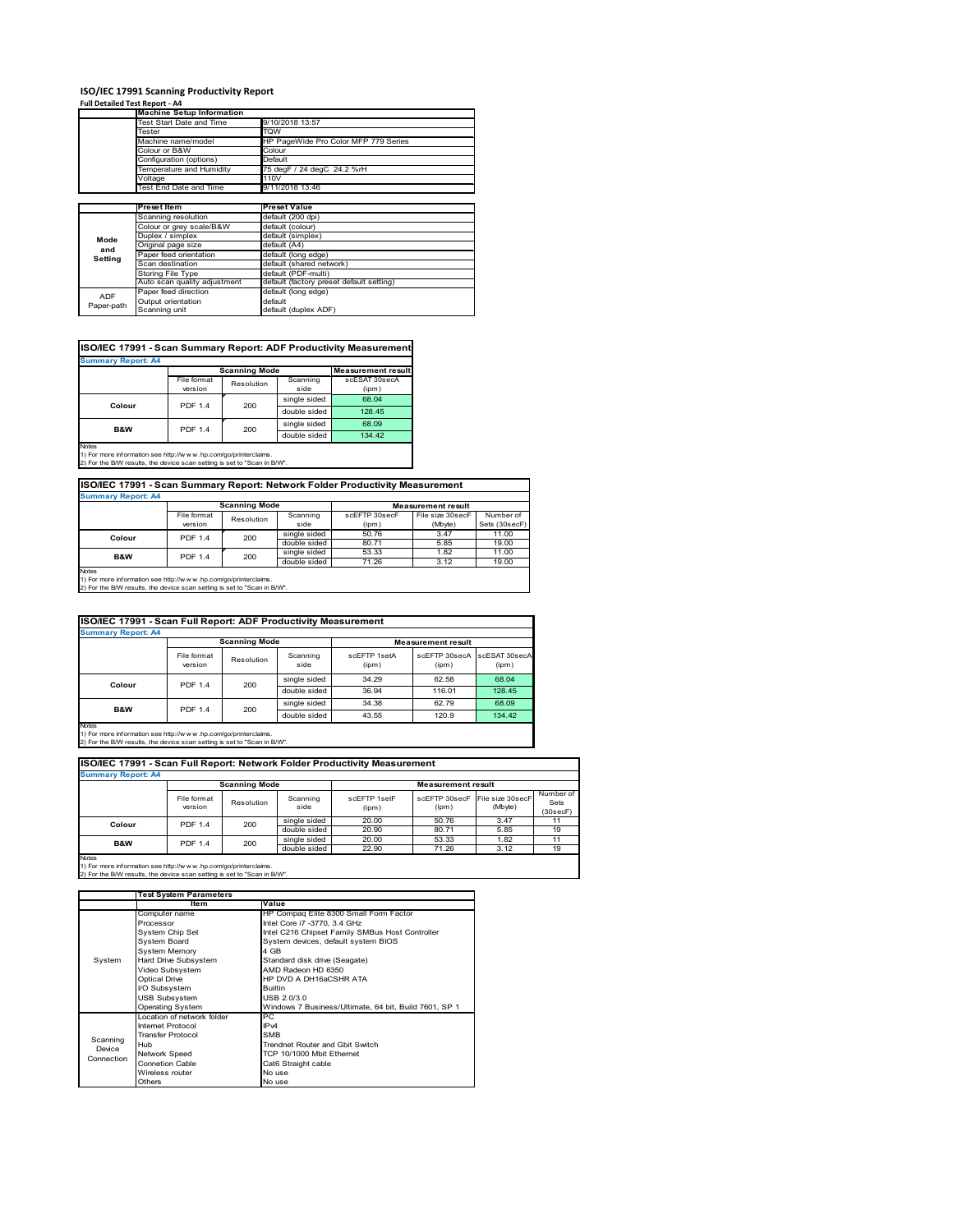# **ISO/IEC 17991 Scanning Productivity Report Full Detailed Test Report ‐ Tabloid Machine Setup Information**

|            | <b>Machine Setup Information</b> |                                          |  |  |  |  |
|------------|----------------------------------|------------------------------------------|--|--|--|--|
|            | Test Start Date and Time         | 9/10/2018 13:57                          |  |  |  |  |
|            | Tester                           | TQW                                      |  |  |  |  |
|            | Machine name/model               | HP PageWide Pro Color MFP 779 Series     |  |  |  |  |
|            | Colour or B&W                    | Colour                                   |  |  |  |  |
|            | Configuration (options)          | Default                                  |  |  |  |  |
|            | Temperature and Humidity         | 75 degF / 24 degC 24.2 %rH               |  |  |  |  |
|            | Voltage                          | 110V                                     |  |  |  |  |
|            | Test End Date and Time           | 9/11/2018 13:46                          |  |  |  |  |
|            |                                  |                                          |  |  |  |  |
|            | Preset Item                      | <b>Preset Value</b>                      |  |  |  |  |
|            | Scanning resolution              | default (200 dpi)                        |  |  |  |  |
|            | Colour or grey scale/B&W         | default (colour)                         |  |  |  |  |
| Mode       | Duplex / simplex                 | default (simplex)                        |  |  |  |  |
| and        | Original page size               | default (A4)                             |  |  |  |  |
| Setting    | Paper feed orientation           | default (long edge)                      |  |  |  |  |
|            | Scan destination                 | default (shared network)                 |  |  |  |  |
|            | Storing File Type                | default (PDF-multi)                      |  |  |  |  |
|            | Auto scan quality adjustment     | default (factory preset default setting) |  |  |  |  |
| <b>ADF</b> | Paper feed direction             | default (long edge)                      |  |  |  |  |
|            | Output orientation               | default                                  |  |  |  |  |
| Paper-path | Scanning unit                    | default (duplex ADF)                     |  |  |  |  |

| <b>Summary Report: Tabloid</b> |                        |                      |                  |                           |
|--------------------------------|------------------------|----------------------|------------------|---------------------------|
|                                |                        | <b>Scanning Mode</b> |                  | <b>Measurement result</b> |
|                                | File format<br>version | Resolution           | Scanning<br>side | scESAT 30secA             |
|                                |                        |                      | single sided     | (ipm)<br>37.05            |
| Colour                         | <b>PDF 1.4</b>         | 200                  |                  |                           |
|                                |                        |                      | double sided     | 68.36                     |
| <b>B&amp;W</b>                 | <b>PDF 1.4</b>         | 200                  | single sided     | 36.99                     |
|                                |                        |                      | double sided     | 74.93                     |
| <b>Notes</b>                   |                        |                      |                  |                           |

1) For more information see http://w w w .hp.com/go/printerclaims. 2) For the B/W results, the device scan setting is set to "Scan in B/W".

| ISO/IEC 17991 - Scan Summary Report: Network Folder Productivity Measurement |                |            |              |               |                  |               |  |  |
|------------------------------------------------------------------------------|----------------|------------|--------------|---------------|------------------|---------------|--|--|
| <b>Summary Report: Tabloid</b>                                               |                |            |              |               |                  |               |  |  |
| <b>Scanning Mode</b><br><b>Measurement result</b>                            |                |            |              |               |                  |               |  |  |
|                                                                              | File format    | Resolution | Scanning     | scEFTP 30secF | File size 30secF | Number of     |  |  |
|                                                                              | version        |            | side         | (ipm)         | (Mbyte)          | Sets (30secF) |  |  |
| Colour                                                                       | <b>PDF 1.4</b> | 200        | single sided | 27.77         | 4.06             | 7.00          |  |  |
|                                                                              |                |            | double sided | 45.50         | 6.30             | 11.00         |  |  |
| <b>B&amp;W</b>                                                               | <b>PDF 1.4</b> | 200        | single sided | 29.21         | 2.18             | 7.00          |  |  |
|                                                                              |                |            | double sided | 39.44         | 3.60             | 12.00         |  |  |
| hlatan                                                                       |                |            |              |               |                  |               |  |  |

Notes 1) For more information see http://w w w .hp.com/go/printerclaims. 2) For the B/W results, the device scan setting is set to "Scan in B/W".

| ISO/IEC 17991 - Scan Full Report: ADF Productivity Measurement                                                                                                 |                        |                      |                  |                       |                           |                        |  |  |
|----------------------------------------------------------------------------------------------------------------------------------------------------------------|------------------------|----------------------|------------------|-----------------------|---------------------------|------------------------|--|--|
| <b>Summary Report: Tabloid</b>                                                                                                                                 |                        |                      |                  |                       |                           |                        |  |  |
|                                                                                                                                                                |                        | <b>Scanning Mode</b> |                  |                       | <b>Measurement result</b> |                        |  |  |
|                                                                                                                                                                | File format<br>version | Resolution           | Scanning<br>side | scEFTP 1setA<br>(ipm) | scEFTP 30secA<br>(ipm)    | scESAT 30secA<br>(ipm) |  |  |
|                                                                                                                                                                | <b>PDF 1.4</b>         | 200                  | single sided     | 23.91                 | 34.18                     | 37.05                  |  |  |
| Colour                                                                                                                                                         |                        |                      | double sided     | 34.33                 | 62.12                     | 68.36                  |  |  |
|                                                                                                                                                                | <b>PDF 1.4</b>         |                      | single sided     | 24.10                 | 34.43                     | 36.99                  |  |  |
| <b>B&amp;W</b>                                                                                                                                                 |                        | 200                  | double sided     | 34.36                 | 68.07                     | 74.93                  |  |  |
| <b>Notes</b><br>1) For more information see http://w w w .hp.com/go/printerclaims.<br>2) For the B/W results, the device scan setting is set to "Scan in B/W". |                        |                      |                  |                       |                           |                        |  |  |

| ISO/IEC 17991 - Scan Full Report: Network Folder Productivity Measurement<br><b>Summary Report: Tabloid</b> |                        |                       |                  |                       |                           |                                           |                               |  |  |
|-------------------------------------------------------------------------------------------------------------|------------------------|-----------------------|------------------|-----------------------|---------------------------|-------------------------------------------|-------------------------------|--|--|
|                                                                                                             |                        | <b>Scanning Mode</b>  |                  |                       | <b>Measurement result</b> |                                           |                               |  |  |
|                                                                                                             | File format<br>version | Resolution            | Scanning<br>side | scEFTP 1setF<br>(ipm) | (ipm)                     | scEFTP 30secF File size 30secF<br>(Mbyte) | Number of<br>Sets<br>(30secF) |  |  |
| Colour                                                                                                      |                        | 200<br><b>PDF 1.4</b> | single sided     | 15.50                 | 27.77                     | 4.06                                      |                               |  |  |
|                                                                                                             |                        |                       | double sided     | 19.23                 | 45.50                     | 6.30                                      | 11                            |  |  |
| <b>B&amp;W</b><br><b>PDF 1.4</b>                                                                            |                        | 200                   | single sided     | 15.50                 | 29.21                     | 2.18                                      |                               |  |  |
|                                                                                                             |                        |                       | double sided     | 18.57                 | 39.44                     | 3.60                                      | 12                            |  |  |
| Notes                                                                                                       |                        |                       |                  |                       |                           |                                           |                               |  |  |

|            | <b>Test System Parameters</b> |                                                       |  |  |
|------------|-------------------------------|-------------------------------------------------------|--|--|
|            | Item                          | Value                                                 |  |  |
|            | Computer name                 | HP Compaq Elite 8300 Small Form Factor                |  |  |
|            | Processor                     | Intel Core i7 -3770, 3.4 GHz                          |  |  |
|            | System Chip Set               | Intel C216 Chipset Family SMBus Host Controller       |  |  |
|            | <b>System Board</b>           | System devices, default system BIOS                   |  |  |
|            | <b>System Memory</b>          | 4 GB                                                  |  |  |
| System     | Hard Drive Subsystem          | Standard disk drive (Seagate)                         |  |  |
|            | Video Subsystem               | AMD Radeon HD 6350                                    |  |  |
|            | <b>Optical Drive</b>          | HP DVD A DH16aCSHR ATA                                |  |  |
|            | I/O Subsystem                 | <b>Builtin</b>                                        |  |  |
|            | <b>USB Subsystem</b>          | USB 2.0/3.0                                           |  |  |
|            | Operating System              | Windows 7 Business/Ultimate, 64 bit, Build 7601, SP 1 |  |  |
|            | I ocation of network folder   | <b>PC</b>                                             |  |  |
|            | Internet Protocol             | IP <sub>v4</sub>                                      |  |  |
| Scanning   | <b>Transfer Protocol</b>      | <b>SMB</b>                                            |  |  |
| Device     | Hub                           | Trendnet Router and Gbit Switch                       |  |  |
| Connection | Network Speed                 | TCP 10/1000 Mbit Ethernet                             |  |  |
|            | Connetion Cable               | Cat6 Straight cable                                   |  |  |
|            | Wireless router               | No use                                                |  |  |
|            | Others                        | No use                                                |  |  |